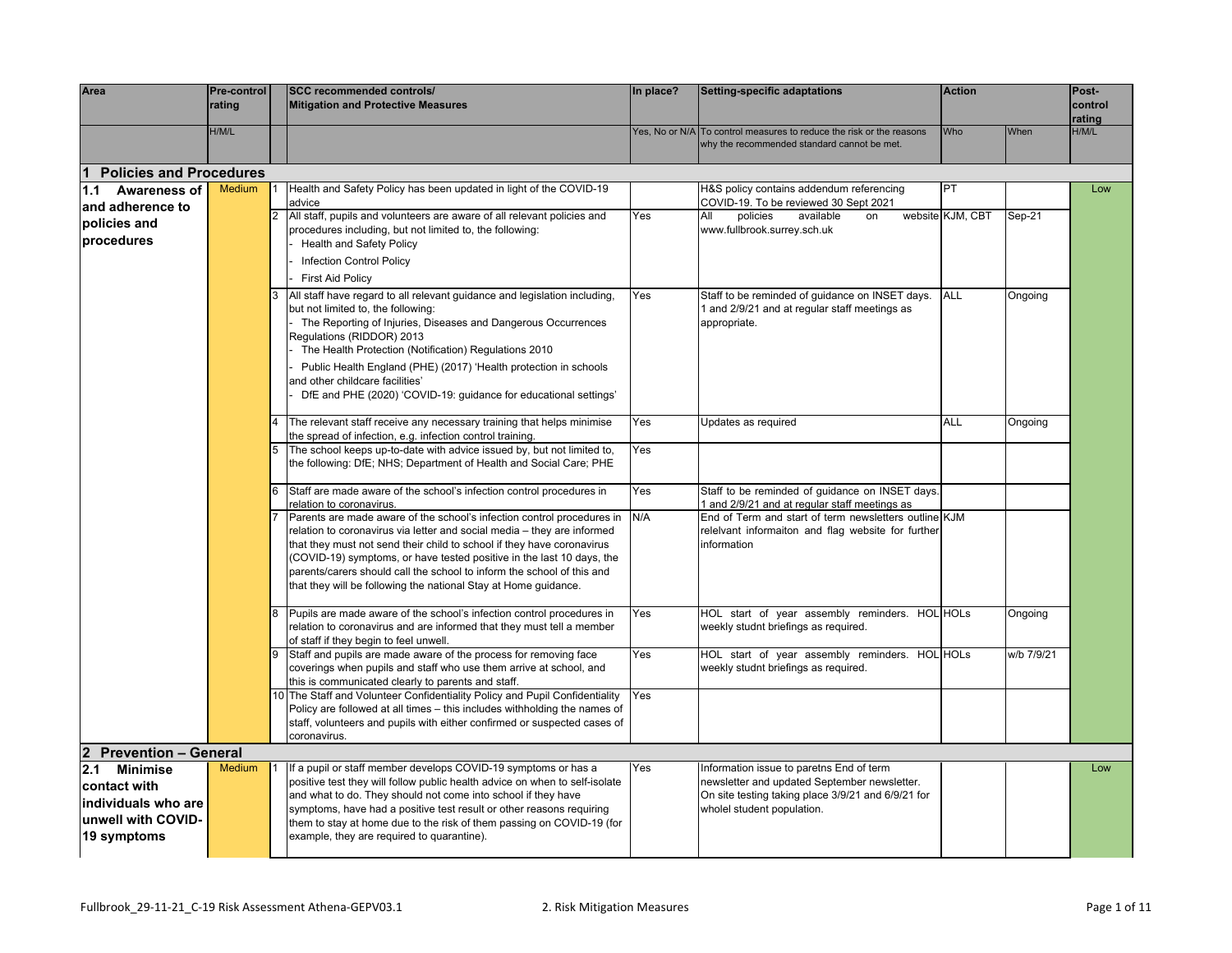|                  |               |    | 2 If anyone in the school develops COVID-19 symptoms, however mild,                                                                         | Yes | Reception staff trained in assessing symptoms      | Reception             |            |     |
|------------------|---------------|----|---------------------------------------------------------------------------------------------------------------------------------------------|-----|----------------------------------------------------|-----------------------|------------|-----|
|                  |               |    | they will be sent home and they should follow public health advice.                                                                         |     | and decision making regarding sending home. All    | team. ALL             |            |     |
|                  |               |    |                                                                                                                                             |     | staff alert to potential symptoms.                 |                       |            |     |
|                  |               |    |                                                                                                                                             |     |                                                    |                       |            |     |
|                  |               |    | For everyone with symptoms, they should avoid using public transport<br>and, wherever possible, be collected by a member of their family or | Yes |                                                    |                       |            |     |
|                  |               |    | household.                                                                                                                                  |     |                                                    |                       |            |     |
|                  |               |    | If a pupil is awaiting collection, they should be left in a room on their                                                                   | Yes | COVID medical room for those with COVID            | Reception,            | Ongoing    |     |
|                  |               |    | own if possible and safe to do so. A window should be opened for fresh                                                                      |     | symptoms ONLY. Cleaning protocol on place for      | site team.            |            |     |
|                  |               |    | air ventilation if possible. Appropriate PPE should also be used if close                                                                   |     | room following dismissal of student.               |                       |            |     |
|                  |               |    | contact is necessary, further information on this can be found in the                                                                       |     |                                                    |                       |            |     |
|                  |               |    | use of PPE in education, childcare and children's social care settings                                                                      |     |                                                    |                       |            |     |
|                  |               |    | guidance. Any rooms they use should be cleaned after they have left.                                                                        |     |                                                    |                       |            |     |
|                  |               |    |                                                                                                                                             |     |                                                    |                       |            |     |
|                  |               |    | The household (including any siblings) should follow the PHE stay at                                                                        | Yes | Updated letter on advice for paretns tp be         | DS, KJM               | 30/09/2021 |     |
|                  |               |    | home guidance for households with possible or confirmed coronavirus                                                                         |     | reissued by 30/9/21                                |                       |            |     |
|                  |               |    | (COVID-19) infection<br>If anyone in the school becomes unwell with a new, continuous cough                                                 | Yes |                                                    |                       |            |     |
|                  |               |    | or a high temperature, or has a loss of, or change in, their normal                                                                         |     |                                                    | Rception,<br>HOL, DS, | Ongoing    |     |
|                  |               |    | sense of taste or smell (anosmia), they are sent home and advised to                                                                        |     |                                                    | pastoral              |            |     |
|                  |               |    | follow 'stay at home: quidance for households with possible or                                                                              |     |                                                    | support               |            |     |
|                  |               |    | confirmed coronavirus (COVID-19) infection'.                                                                                                |     |                                                    | team.                 |            |     |
|                  |               |    | Everyone will wash their hands thoroughly for 20 seconds with soap                                                                          | Yes |                                                    | ALL                   | Ongoing    |     |
|                  |               |    | and running water or use hand sanitiser after any contact with                                                                              |     |                                                    |                       |            |     |
|                  |               |    | someone who is unwell. The area around the person with symptoms                                                                             |     |                                                    |                       |            |     |
|                  |               |    | must be cleaned with normal household disinfectant after they have left                                                                     |     |                                                    |                       |            |     |
|                  |               |    | to reduce the risk of passing the infection on to other people. See the                                                                     |     |                                                    |                       |            |     |
|                  |               |    | COVID-19: cleaning of non-healthcare settings quidance.                                                                                     |     |                                                    |                       |            |     |
|                  |               |    | PPE will be worn by staff caring for the child while they await collection                                                                  | Yes |                                                    | Reception,            | Ongoing    |     |
|                  |               |    | such as for a very young child or a child with complex needs). More                                                                         |     |                                                    | All                   |            |     |
|                  |               |    | information on PPE use can be found in the safe working in education,                                                                       |     |                                                    |                       |            |     |
|                  |               |    | childcare and children's social care settings, including the use of                                                                         |     |                                                    |                       |            |     |
|                  |               |    | personal protective equipment (PPE) quidance.                                                                                               |     |                                                    |                       |            |     |
|                  |               |    |                                                                                                                                             |     |                                                    |                       |            |     |
|                  |               |    | In an emergency, call 999 if someone is seriously ill or injured or their                                                                   | Yes |                                                    | reception,            | Ongoing    |     |
|                  |               |    | life is at risk. Anyone with coronavirus (COVID-19) symptoms should                                                                         |     |                                                    | ALL                   |            |     |
|                  |               |    | not visit the GP, pharmacy, urgent care centre or a hospital.                                                                               |     |                                                    |                       |            |     |
|                  |               |    | 10 Any members of staff who have helped someone with symptoms and                                                                           | Yes |                                                    | ALL                   | Ongoing    |     |
|                  |               |    | any pupils who have been in close contact with them do not need to go                                                                       |     |                                                    |                       |            |     |
|                  |               |    | home to self-isolate unless they develop symptoms themselves (in                                                                            |     |                                                    |                       |            |     |
|                  |               |    | which case, they should arrange a test) or they have been requested to                                                                      |     |                                                    |                       |            |     |
|                  |               |    | do so by NHS Test & Trace.                                                                                                                  |     |                                                    |                       |            |     |
|                  |               |    | 11 The Infection Control Policy and Cleaning in non-healthcare settings                                                                     | Yes |                                                    | site team             | ongoing    |     |
|                  |               |    | guidance to be followed to clean the area.                                                                                                  |     |                                                    |                       |            |     |
|                  |               |    | 12 Any medication given to ease the unwell individual's symptoms, e.g.                                                                      | Yes | See medical policy                                 |                       |            |     |
|                  |               |    | paracetamol, is administered in accordance with the Administering                                                                           |     |                                                    |                       |            |     |
|                  |               | 13 | <b>Medications Policy</b><br>Spillages of bodily fluids, e.g. respiratory and nasal discharges, are                                         | Yes |                                                    |                       |            |     |
|                  |               |    | cleaned up immediately in line with the Infection Control Policy and                                                                        |     |                                                    |                       |            |     |
|                  |               |    | Cleaning in non-healthcare settings quidance.                                                                                               |     |                                                    |                       |            |     |
| 2.2 Where        | <b>Medium</b> |    | Face coverings to be worn in communal areas from Monday 29/11/21                                                                            | Yes | All staff and students advised of the need to wear | <b>KJM</b>            | 29/11/21   | LOW |
| recommended use  |               |    | in line with government guidance issues 26/11/21                                                                                            |     | face coverings in communal areas from Monday       |                       | onwards    |     |
| of face covering |               |    |                                                                                                                                             |     | 29/11/21 in an email on 26/11/21.                  |                       |            |     |
|                  |               |    | Pupils aged 11 and over should wear a face covering when travelling                                                                         | Yes | Students to be advised to remove face coverings    | Tutors                | $7/9/21 -$ |     |
|                  |               |    | on dedicated transport to secondary school or college.                                                                                      |     | safely on leaving public transport.                |                       | 14/9/21    |     |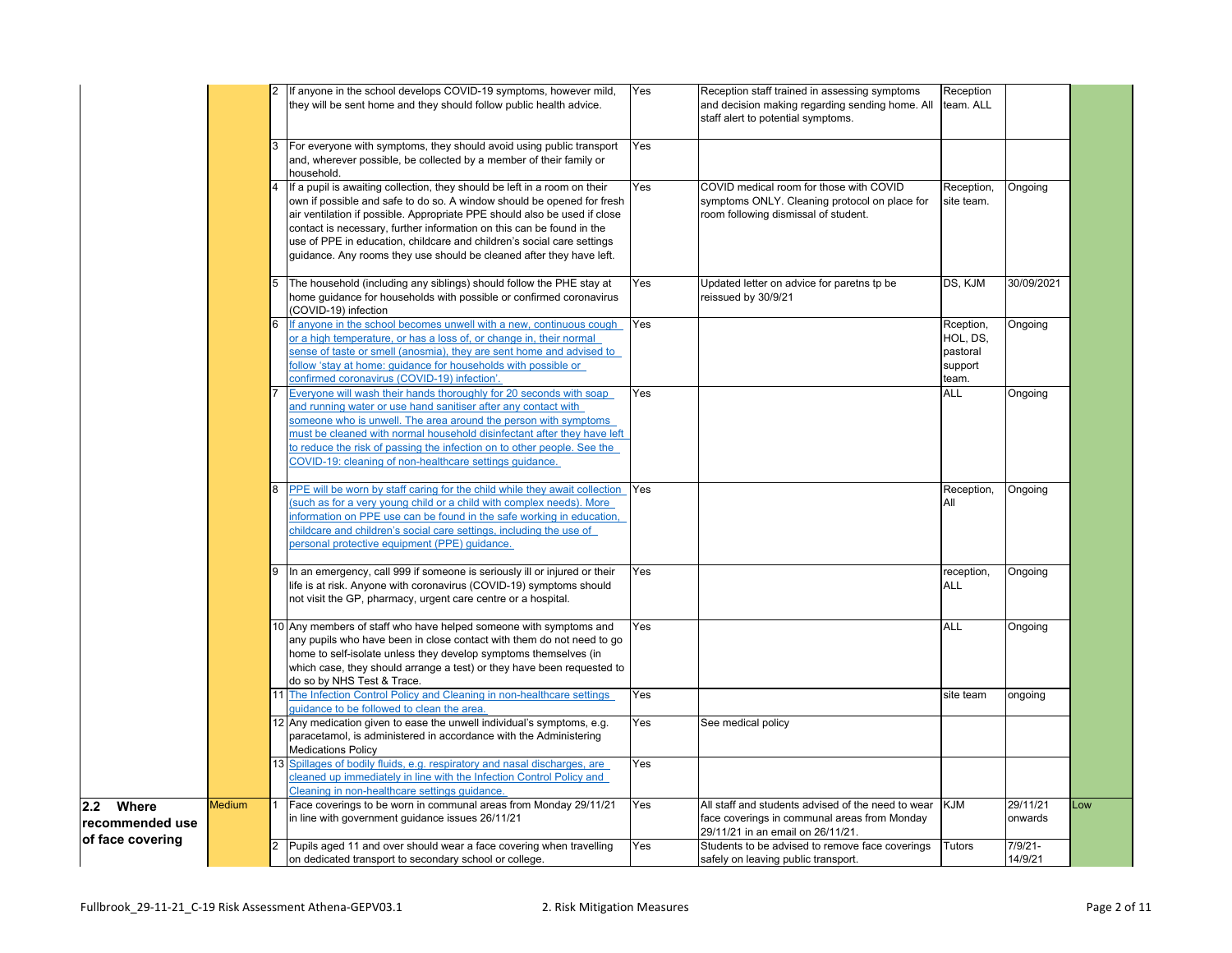|                           |        |   | Temporary additional measures in event of outbreak<br>2.2.1                                                                              |             |                                                                                                     |           |            |        |
|---------------------------|--------|---|------------------------------------------------------------------------------------------------------------------------------------------|-------------|-----------------------------------------------------------------------------------------------------|-----------|------------|--------|
|                           |        |   | Face coverings will temporarily be re-introduced in communal areas                                                                       | Yes         | see 1 above                                                                                         |           |            |        |
|                           |        |   | and classrooms for pupils (aged 11 and over), staff and visitors, unless                                                                 |             |                                                                                                     |           |            |        |
|                           |        |   | exempt.                                                                                                                                  |             |                                                                                                     |           |            |        |
|                           |        | 4 | Transparent face coverings, which may assist communication with                                                                          | N/A for now |                                                                                                     |           |            |        |
|                           |        |   | someone who relies on lip reading, clear sound or facial expression to<br>communicate, can also be worn.                                 |             |                                                                                                     |           |            |        |
|                           |        | 5 | Face visors or shields can be worn by those exempt from wearing a                                                                        | Yes         | For staff only. Exempt stduetns will display lapel                                                  |           |            |        |
|                           |        |   | face covering but they are not an equivalent alternative in terms of                                                                     |             | badge and carry exemption card.                                                                     |           |            |        |
|                           |        |   | source control of virus transmission. They should only be used after                                                                     |             |                                                                                                     |           |            |        |
|                           |        |   | carrying out a risk assessment for the specific situation and should                                                                     |             |                                                                                                     |           |            |        |
|                           |        |   | always be cleaned appropriately.                                                                                                         |             |                                                                                                     |           |            |        |
|                           |        |   | In the event of an outbreak, Contingency framework: education and                                                                        | Yes         |                                                                                                     |           |            |        |
|                           |        |   | childcare settings - GOV.UK (www.gov.uk) will be referred to in                                                                          |             |                                                                                                     |           |            |        |
|                           |        |   | eimplementing the use of face coverings.                                                                                                 |             |                                                                                                     |           | 07/09/2021 | Low    |
| 2.3<br><b>Clean hands</b> | Medium |   | Pupils clean their hands regularly, including:                                                                                           | Yes         | Sanitiser in each classroom, at entrance to each<br>building, in canteen entrance and servery area. | Tutors    | 20/11/21   |        |
| thoroughly more           |        |   | when they arrive at the school                                                                                                           |             | Stduetns encouraged to carry own hand sanitiser.                                                    |           | onwards    |        |
| often than usual          |        |   | when they return from breaks                                                                                                             |             | Advice reiterated in tutor time Monday 29/11/21                                                     |           |            |        |
|                           |        |   | when they change rooms                                                                                                                   |             |                                                                                                     |           |            |        |
|                           |        |   | before and after eating                                                                                                                  |             |                                                                                                     |           |            |        |
|                           |        |   | Pupils and staff will need to wash their hands and incorporate time for                                                                  | N/A         |                                                                                                     |           |            |        |
|                           |        |   | this in timetables or lesson plans.                                                                                                      |             |                                                                                                     |           |            |        |
|                           |        | 3 | Staff working with pupils who spit uncontrollably may want more                                                                          | N/A         | Currently no students at Fullbrook in this                                                          |           |            |        |
|                           |        |   | opportunities to wash their hands than other staff.                                                                                      |             | category.                                                                                           |           |            |        |
|                           |        |   | Pupils who use saliva as a sensory stimulant or who struggle with                                                                        | Yes         |                                                                                                     |           |            |        |
|                           |        |   | 'catch it, bin it, kill it' may also need more opportunities to wash their<br>hands.                                                     |             |                                                                                                     |           |            |        |
|                           |        | 5 | Continue to help pupils with complex needs to clean their hands                                                                          | N/A         | Currently no students at Fullbrook in this                                                          |           |            |        |
|                           |        |   | properly.                                                                                                                                |             | category.                                                                                           |           |            |        |
|                           |        |   | Frequent and thorough hand cleaning should now be regular practice.                                                                      | Yes         |                                                                                                     |           |            |        |
|                           |        |   |                                                                                                                                          |             |                                                                                                     |           |            |        |
|                           |        |   | Ensure there is enough hand washing or hand sanitiser stations<br>available so that all pupils and staff can clean their hands regularly | Yes         | Sufficient stock in place. Re checked fri 26/11/21                                                  | site team | Ongoing    |        |
|                           |        |   |                                                                                                                                          |             |                                                                                                     |           |            |        |
|                           |        | 8 | Supervise hand sanitiser use given the risks around ingestion - skin                                                                     | Yes         |                                                                                                     |           |            |        |
|                           |        |   | friendly skin cleaning wipes can be used as an alternative                                                                               |             |                                                                                                     |           |            |        |
|                           |        |   | Building these routines into school culture, supported by behaviour                                                                      | Yes         |                                                                                                     | All       |            |        |
|                           |        |   | expectations and helping ensure younger pupils and those with                                                                            |             |                                                                                                     |           |            |        |
|                           | Medium |   | complex needs understand the need to follow them<br>'Catch it, bin it, kill it' approach continues to be very important, suitable        | Yes         | Bins in every classroom. Tissues available as                                                       |           |            | Low    |
| 2.4<br>Good               |        |   | number of tissues and bins available in the school to support pupils                                                                     |             | needed.                                                                                             |           |            |        |
| respiratory hygiene       |        |   | and staff to follow this routine.                                                                                                        |             |                                                                                                     |           |            |        |
|                           |        |   | Younger pupils and those with complex needs are helped to follow this.                                                                   | N/A         |                                                                                                     |           |            |        |
|                           |        |   |                                                                                                                                          |             |                                                                                                     |           |            |        |
|                           |        | 3 | Risk assessments to identify pupils with complex needs who struggle                                                                      | N/A         |                                                                                                     |           |            |        |
|                           |        |   | to maintain good respiratory hygiene, for example those who spit                                                                         |             |                                                                                                     |           |            |        |
|                           |        |   | uncontrollably or use saliva as a sensory stimulant.<br>Surfaces that pupils are touching, such as toys, books, desks, chairs,           |             |                                                                                                     |           |            |        |
| 2.5 Cleaning and          | Medium |   | doors, sinks, toilets, light switches, bannisters are cleaned more                                                                       | Yes         |                                                                                                     |           |            | Medium |
| disinfection              |        |   | regularly than normal.                                                                                                                   |             |                                                                                                     |           |            |        |
|                           |        |   | More frequent cleaning of rooms and shared areas that are used by                                                                        | Yes         | Additional cleaning throughout the day of toilets                                                   | Site      | ongoing.   |        |
|                           |        |   | different groups                                                                                                                         |             | and changing rooms. Hand sanitisation to take                                                       | Manager.  |            |        |
|                           |        |   |                                                                                                                                          |             | place at the start of every lesson.                                                                 | Reef      |            |        |
|                           |        |   |                                                                                                                                          |             |                                                                                                     | Cleaning  |            |        |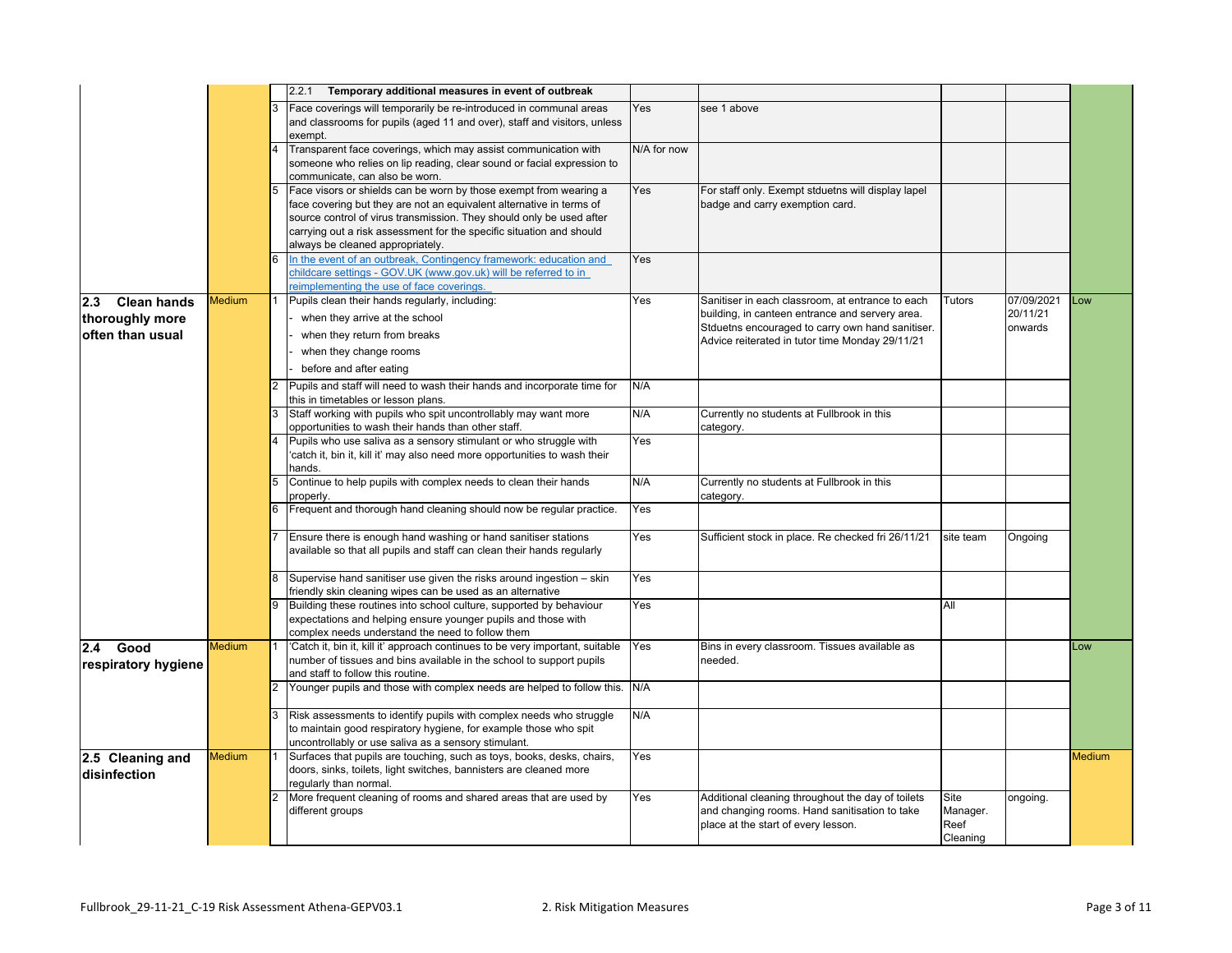|                            |        |   | Soft furnishings, soft toys and toys that are hard to clean (such as                                                                                                                                                                                                                                                                                                                                                                                                                   | Yes |                                                                                                                                                                                                       |                                       |                        |     |
|----------------------------|--------|---|----------------------------------------------------------------------------------------------------------------------------------------------------------------------------------------------------------------------------------------------------------------------------------------------------------------------------------------------------------------------------------------------------------------------------------------------------------------------------------------|-----|-------------------------------------------------------------------------------------------------------------------------------------------------------------------------------------------------------|---------------------------------------|------------------------|-----|
|                            |        |   | those with intricate parts) are removed.<br>Toilets will need to be cleaned regularly and pupils must be<br>encouraged to clean their hands thoroughly after using the toilet -<br>different groups being allocated their own toilet blocks could be<br>considered but is not a requirement if the site does not allow for it                                                                                                                                                          | Yes |                                                                                                                                                                                                       |                                       |                        |     |
|                            |        |   | The COVID-19: cleaning of non-healthcare settings guidance is<br>followed.                                                                                                                                                                                                                                                                                                                                                                                                             | Yes |                                                                                                                                                                                                       |                                       |                        |     |
|                            |        | 6 | Outdoor playground equipment should be cleaned more frequently.<br>This includes resources used inside and outside by wrap around care<br>providers as set out in the School Lettings Policy/Contract                                                                                                                                                                                                                                                                                  | Yes |                                                                                                                                                                                                       |                                       |                        |     |
|                            |        |   | Spillages of bodily fluids, e.g. respiratory and nasal discharges, are<br>cleaned up immediately in line with the Infection Control Policy and<br>Cleaning in non-healthcare settings quidance                                                                                                                                                                                                                                                                                         | Yes |                                                                                                                                                                                                       |                                       |                        |     |
|                            |        |   | Cleaners are employed by the school to carry out daily, thorough<br>cleaning that follows national guidance and is compliant with the<br>COSHH Policy and the Health and Safety Policy.                                                                                                                                                                                                                                                                                                | Yes |                                                                                                                                                                                                       | Site<br>Manager.<br>Reef<br>Cleaning. |                        |     |
|                            |        | Q | The SBM arranges enhanced cleaning to be undertaken where<br>required – advice about enhanced cleaning protocols is sought from<br>the local health team. Schools short of cleaning product supplies,<br>should email DfE-CovidEnquiries.COMMERCIAL@education.gov.uk                                                                                                                                                                                                                   | Yes |                                                                                                                                                                                                       |                                       |                        |     |
|                            |        |   | 10 The SBM monitors the cleaning standards of school cleaning<br>contractors and discusses any additional measures required with<br>regards to managing the spread of coronavirus.                                                                                                                                                                                                                                                                                                     | Yes |                                                                                                                                                                                                       | PT and CM                             |                        |     |
| Minimise<br>2.6<br>contact | Medium |   | From Step 4, it is no longer recommend that it is necessary to keep<br>children in consistent groups ('bubbles'). Bubbles will not need to be<br>used for any summer provision or in schools from the autumn term.                                                                                                                                                                                                                                                                     | Yes | Return to integration of students between year<br>groups, movement round the site and use of all<br>classrooms for all stduetns. Separated social<br>areas and staggered arrival and lunch times will | BZW, DZS<br>Tutors                    | $1/9/21 -$<br>18/12/21 | Low |
|                            |        |   | The school may choose to continue with these measures until the end<br>of the summer term.<br>2.6.1 Educational visits                                                                                                                                                                                                                                                                                                                                                                 |     | be maintained.                                                                                                                                                                                        |                                       |                        |     |
|                            |        |   | It is recommended that the school does not go on any international<br>visits before the start of the autumn term. From the start of the new<br>school term the school can go on international visits that have<br>previously been deferred or postponed and organise new international<br>visits for the future.                                                                                                                                                                       | Yes | Ski trip to go out Feb 2022                                                                                                                                                                           | GT all trips<br>EZW - Ski<br>trip     | Ongoing                |     |
|                            |        |   | The school is aware that the travel list (and broader international travel<br>policy) is subject to change and green list countries may be moved into<br>amber or red. The travel lists may change during a visit and the school<br>will comply with international travel legislation and will have<br>contingency plans in place to account for these changes.                                                                                                                        | Yes | Ski trip is with a provider and includes insurance<br>for refunds if the listing changes.                                                                                                             | GT all trips<br>EZW - Ski<br>trip     | Ongoing                |     |
|                            |        |   | The school will liaise with either its visit provider, commercial insurance Yes<br>company, or the Risk Protection Arrangement (RPA) to assess the<br>protection available. Independent advice on insurance cover and<br>options can be sought from the British Insurance Brokers' Association<br>(BIBA) or Association of British Insurers (ABI). Any school holding<br>ATOL or ABTA refund credit notes may use these credit notes to<br>rebook educational or international visits. |     |                                                                                                                                                                                                       | GT all trips<br>EZW - Ski<br>trip     | Ongoing                |     |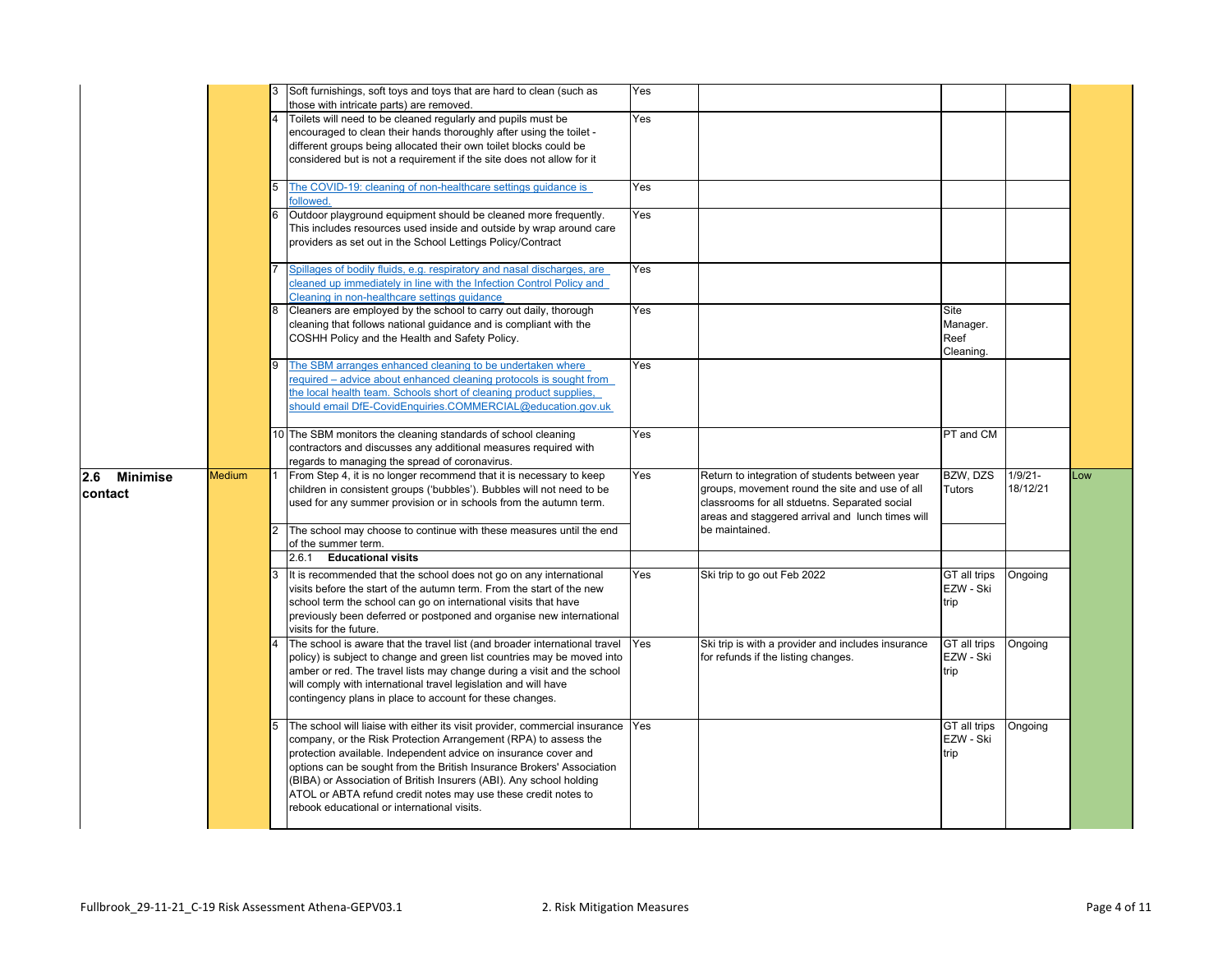| The school will undertake full and thorough risk assessments in           | Yes                                                                                                                                                                                                                                                                                                                                                                                                                                                                                                                                                                                                                                                                                                                                                                                                                                                                                                                                                                                                                                                                                                                                                                                                                                                                                                                                                                                                                                                                                                                                                                                                                                                                                                                                                                                                                                                                                                                                                                                                                                                                                                                                                                                                                                                                                                                                                                                                                                                                            |                                               |                                             | Ongoing                                                                                                                                       |
|---------------------------------------------------------------------------|--------------------------------------------------------------------------------------------------------------------------------------------------------------------------------------------------------------------------------------------------------------------------------------------------------------------------------------------------------------------------------------------------------------------------------------------------------------------------------------------------------------------------------------------------------------------------------------------------------------------------------------------------------------------------------------------------------------------------------------------------------------------------------------------------------------------------------------------------------------------------------------------------------------------------------------------------------------------------------------------------------------------------------------------------------------------------------------------------------------------------------------------------------------------------------------------------------------------------------------------------------------------------------------------------------------------------------------------------------------------------------------------------------------------------------------------------------------------------------------------------------------------------------------------------------------------------------------------------------------------------------------------------------------------------------------------------------------------------------------------------------------------------------------------------------------------------------------------------------------------------------------------------------------------------------------------------------------------------------------------------------------------------------------------------------------------------------------------------------------------------------------------------------------------------------------------------------------------------------------------------------------------------------------------------------------------------------------------------------------------------------------------------------------------------------------------------------------------------------|-----------------------------------------------|---------------------------------------------|-----------------------------------------------------------------------------------------------------------------------------------------------|
| relation to all educational visits and ensure that any public health      |                                                                                                                                                                                                                                                                                                                                                                                                                                                                                                                                                                                                                                                                                                                                                                                                                                                                                                                                                                                                                                                                                                                                                                                                                                                                                                                                                                                                                                                                                                                                                                                                                                                                                                                                                                                                                                                                                                                                                                                                                                                                                                                                                                                                                                                                                                                                                                                                                                                                                |                                               | EZW - Ski                                   |                                                                                                                                               |
|                                                                           |                                                                                                                                                                                                                                                                                                                                                                                                                                                                                                                                                                                                                                                                                                                                                                                                                                                                                                                                                                                                                                                                                                                                                                                                                                                                                                                                                                                                                                                                                                                                                                                                                                                                                                                                                                                                                                                                                                                                                                                                                                                                                                                                                                                                                                                                                                                                                                                                                                                                                |                                               |                                             |                                                                                                                                               |
|                                                                           |                                                                                                                                                                                                                                                                                                                                                                                                                                                                                                                                                                                                                                                                                                                                                                                                                                                                                                                                                                                                                                                                                                                                                                                                                                                                                                                                                                                                                                                                                                                                                                                                                                                                                                                                                                                                                                                                                                                                                                                                                                                                                                                                                                                                                                                                                                                                                                                                                                                                                |                                               |                                             |                                                                                                                                               |
|                                                                           |                                                                                                                                                                                                                                                                                                                                                                                                                                                                                                                                                                                                                                                                                                                                                                                                                                                                                                                                                                                                                                                                                                                                                                                                                                                                                                                                                                                                                                                                                                                                                                                                                                                                                                                                                                                                                                                                                                                                                                                                                                                                                                                                                                                                                                                                                                                                                                                                                                                                                |                                               |                                             |                                                                                                                                               |
|                                                                           |                                                                                                                                                                                                                                                                                                                                                                                                                                                                                                                                                                                                                                                                                                                                                                                                                                                                                                                                                                                                                                                                                                                                                                                                                                                                                                                                                                                                                                                                                                                                                                                                                                                                                                                                                                                                                                                                                                                                                                                                                                                                                                                                                                                                                                                                                                                                                                                                                                                                                |                                               |                                             |                                                                                                                                               |
|                                                                           |                                                                                                                                                                                                                                                                                                                                                                                                                                                                                                                                                                                                                                                                                                                                                                                                                                                                                                                                                                                                                                                                                                                                                                                                                                                                                                                                                                                                                                                                                                                                                                                                                                                                                                                                                                                                                                                                                                                                                                                                                                                                                                                                                                                                                                                                                                                                                                                                                                                                                |                                               |                                             |                                                                                                                                               |
| <b>Wraparound activities</b><br>2.6.2                                     |                                                                                                                                                                                                                                                                                                                                                                                                                                                                                                                                                                                                                                                                                                                                                                                                                                                                                                                                                                                                                                                                                                                                                                                                                                                                                                                                                                                                                                                                                                                                                                                                                                                                                                                                                                                                                                                                                                                                                                                                                                                                                                                                                                                                                                                                                                                                                                                                                                                                                |                                               |                                             |                                                                                                                                               |
|                                                                           |                                                                                                                                                                                                                                                                                                                                                                                                                                                                                                                                                                                                                                                                                                                                                                                                                                                                                                                                                                                                                                                                                                                                                                                                                                                                                                                                                                                                                                                                                                                                                                                                                                                                                                                                                                                                                                                                                                                                                                                                                                                                                                                                                                                                                                                                                                                                                                                                                                                                                |                                               | LZS                                         | Aug-21                                                                                                                                        |
|                                                                           |                                                                                                                                                                                                                                                                                                                                                                                                                                                                                                                                                                                                                                                                                                                                                                                                                                                                                                                                                                                                                                                                                                                                                                                                                                                                                                                                                                                                                                                                                                                                                                                                                                                                                                                                                                                                                                                                                                                                                                                                                                                                                                                                                                                                                                                                                                                                                                                                                                                                                |                                               |                                             |                                                                                                                                               |
|                                                                           |                                                                                                                                                                                                                                                                                                                                                                                                                                                                                                                                                                                                                                                                                                                                                                                                                                                                                                                                                                                                                                                                                                                                                                                                                                                                                                                                                                                                                                                                                                                                                                                                                                                                                                                                                                                                                                                                                                                                                                                                                                                                                                                                                                                                                                                                                                                                                                                                                                                                                |                                               |                                             |                                                                                                                                               |
|                                                                           |                                                                                                                                                                                                                                                                                                                                                                                                                                                                                                                                                                                                                                                                                                                                                                                                                                                                                                                                                                                                                                                                                                                                                                                                                                                                                                                                                                                                                                                                                                                                                                                                                                                                                                                                                                                                                                                                                                                                                                                                                                                                                                                                                                                                                                                                                                                                                                                                                                                                                |                                               |                                             |                                                                                                                                               |
|                                                                           | Yes                                                                                                                                                                                                                                                                                                                                                                                                                                                                                                                                                                                                                                                                                                                                                                                                                                                                                                                                                                                                                                                                                                                                                                                                                                                                                                                                                                                                                                                                                                                                                                                                                                                                                                                                                                                                                                                                                                                                                                                                                                                                                                                                                                                                                                                                                                                                                                                                                                                                            |                                               | AW                                          |                                                                                                                                               |
|                                                                           |                                                                                                                                                                                                                                                                                                                                                                                                                                                                                                                                                                                                                                                                                                                                                                                                                                                                                                                                                                                                                                                                                                                                                                                                                                                                                                                                                                                                                                                                                                                                                                                                                                                                                                                                                                                                                                                                                                                                                                                                                                                                                                                                                                                                                                                                                                                                                                                                                                                                                |                                               |                                             |                                                                                                                                               |
|                                                                           |                                                                                                                                                                                                                                                                                                                                                                                                                                                                                                                                                                                                                                                                                                                                                                                                                                                                                                                                                                                                                                                                                                                                                                                                                                                                                                                                                                                                                                                                                                                                                                                                                                                                                                                                                                                                                                                                                                                                                                                                                                                                                                                                                                                                                                                                                                                                                                                                                                                                                |                                               |                                             |                                                                                                                                               |
|                                                                           |                                                                                                                                                                                                                                                                                                                                                                                                                                                                                                                                                                                                                                                                                                                                                                                                                                                                                                                                                                                                                                                                                                                                                                                                                                                                                                                                                                                                                                                                                                                                                                                                                                                                                                                                                                                                                                                                                                                                                                                                                                                                                                                                                                                                                                                                                                                                                                                                                                                                                |                                               |                                             |                                                                                                                                               |
|                                                                           | Yes                                                                                                                                                                                                                                                                                                                                                                                                                                                                                                                                                                                                                                                                                                                                                                                                                                                                                                                                                                                                                                                                                                                                                                                                                                                                                                                                                                                                                                                                                                                                                                                                                                                                                                                                                                                                                                                                                                                                                                                                                                                                                                                                                                                                                                                                                                                                                                                                                                                                            |                                               |                                             |                                                                                                                                               |
|                                                                           |                                                                                                                                                                                                                                                                                                                                                                                                                                                                                                                                                                                                                                                                                                                                                                                                                                                                                                                                                                                                                                                                                                                                                                                                                                                                                                                                                                                                                                                                                                                                                                                                                                                                                                                                                                                                                                                                                                                                                                                                                                                                                                                                                                                                                                                                                                                                                                                                                                                                                |                                               |                                             |                                                                                                                                               |
| 10 Providers caring for children:                                         | N/A                                                                                                                                                                                                                                                                                                                                                                                                                                                                                                                                                                                                                                                                                                                                                                                                                                                                                                                                                                                                                                                                                                                                                                                                                                                                                                                                                                                                                                                                                                                                                                                                                                                                                                                                                                                                                                                                                                                                                                                                                                                                                                                                                                                                                                                                                                                                                                                                                                                                            |                                               |                                             |                                                                                                                                               |
|                                                                           |                                                                                                                                                                                                                                                                                                                                                                                                                                                                                                                                                                                                                                                                                                                                                                                                                                                                                                                                                                                                                                                                                                                                                                                                                                                                                                                                                                                                                                                                                                                                                                                                                                                                                                                                                                                                                                                                                                                                                                                                                                                                                                                                                                                                                                                                                                                                                                                                                                                                                |                                               |                                             |                                                                                                                                               |
|                                                                           |                                                                                                                                                                                                                                                                                                                                                                                                                                                                                                                                                                                                                                                                                                                                                                                                                                                                                                                                                                                                                                                                                                                                                                                                                                                                                                                                                                                                                                                                                                                                                                                                                                                                                                                                                                                                                                                                                                                                                                                                                                                                                                                                                                                                                                                                                                                                                                                                                                                                                |                                               |                                             |                                                                                                                                               |
|                                                                           |                                                                                                                                                                                                                                                                                                                                                                                                                                                                                                                                                                                                                                                                                                                                                                                                                                                                                                                                                                                                                                                                                                                                                                                                                                                                                                                                                                                                                                                                                                                                                                                                                                                                                                                                                                                                                                                                                                                                                                                                                                                                                                                                                                                                                                                                                                                                                                                                                                                                                |                                               |                                             |                                                                                                                                               |
|                                                                           |                                                                                                                                                                                                                                                                                                                                                                                                                                                                                                                                                                                                                                                                                                                                                                                                                                                                                                                                                                                                                                                                                                                                                                                                                                                                                                                                                                                                                                                                                                                                                                                                                                                                                                                                                                                                                                                                                                                                                                                                                                                                                                                                                                                                                                                                                                                                                                                                                                                                                |                                               |                                             |                                                                                                                                               |
|                                                                           |                                                                                                                                                                                                                                                                                                                                                                                                                                                                                                                                                                                                                                                                                                                                                                                                                                                                                                                                                                                                                                                                                                                                                                                                                                                                                                                                                                                                                                                                                                                                                                                                                                                                                                                                                                                                                                                                                                                                                                                                                                                                                                                                                                                                                                                                                                                                                                                                                                                                                |                                               |                                             |                                                                                                                                               |
|                                                                           |                                                                                                                                                                                                                                                                                                                                                                                                                                                                                                                                                                                                                                                                                                                                                                                                                                                                                                                                                                                                                                                                                                                                                                                                                                                                                                                                                                                                                                                                                                                                                                                                                                                                                                                                                                                                                                                                                                                                                                                                                                                                                                                                                                                                                                                                                                                                                                                                                                                                                |                                               |                                             |                                                                                                                                               |
|                                                                           |                                                                                                                                                                                                                                                                                                                                                                                                                                                                                                                                                                                                                                                                                                                                                                                                                                                                                                                                                                                                                                                                                                                                                                                                                                                                                                                                                                                                                                                                                                                                                                                                                                                                                                                                                                                                                                                                                                                                                                                                                                                                                                                                                                                                                                                                                                                                                                                                                                                                                |                                               |                                             |                                                                                                                                               |
|                                                                           |                                                                                                                                                                                                                                                                                                                                                                                                                                                                                                                                                                                                                                                                                                                                                                                                                                                                                                                                                                                                                                                                                                                                                                                                                                                                                                                                                                                                                                                                                                                                                                                                                                                                                                                                                                                                                                                                                                                                                                                                                                                                                                                                                                                                                                                                                                                                                                                                                                                                                |                                               |                                             |                                                                                                                                               |
|                                                                           |                                                                                                                                                                                                                                                                                                                                                                                                                                                                                                                                                                                                                                                                                                                                                                                                                                                                                                                                                                                                                                                                                                                                                                                                                                                                                                                                                                                                                                                                                                                                                                                                                                                                                                                                                                                                                                                                                                                                                                                                                                                                                                                                                                                                                                                                                                                                                                                                                                                                                |                                               |                                             |                                                                                                                                               |
|                                                                           |                                                                                                                                                                                                                                                                                                                                                                                                                                                                                                                                                                                                                                                                                                                                                                                                                                                                                                                                                                                                                                                                                                                                                                                                                                                                                                                                                                                                                                                                                                                                                                                                                                                                                                                                                                                                                                                                                                                                                                                                                                                                                                                                                                                                                                                                                                                                                                                                                                                                                |                                               |                                             |                                                                                                                                               |
|                                                                           |                                                                                                                                                                                                                                                                                                                                                                                                                                                                                                                                                                                                                                                                                                                                                                                                                                                                                                                                                                                                                                                                                                                                                                                                                                                                                                                                                                                                                                                                                                                                                                                                                                                                                                                                                                                                                                                                                                                                                                                                                                                                                                                                                                                                                                                                                                                                                                                                                                                                                |                                               |                                             |                                                                                                                                               |
|                                                                           |                                                                                                                                                                                                                                                                                                                                                                                                                                                                                                                                                                                                                                                                                                                                                                                                                                                                                                                                                                                                                                                                                                                                                                                                                                                                                                                                                                                                                                                                                                                                                                                                                                                                                                                                                                                                                                                                                                                                                                                                                                                                                                                                                                                                                                                                                                                                                                                                                                                                                |                                               |                                             |                                                                                                                                               |
|                                                                           |                                                                                                                                                                                                                                                                                                                                                                                                                                                                                                                                                                                                                                                                                                                                                                                                                                                                                                                                                                                                                                                                                                                                                                                                                                                                                                                                                                                                                                                                                                                                                                                                                                                                                                                                                                                                                                                                                                                                                                                                                                                                                                                                                                                                                                                                                                                                                                                                                                                                                |                                               |                                             |                                                                                                                                               |
|                                                                           |                                                                                                                                                                                                                                                                                                                                                                                                                                                                                                                                                                                                                                                                                                                                                                                                                                                                                                                                                                                                                                                                                                                                                                                                                                                                                                                                                                                                                                                                                                                                                                                                                                                                                                                                                                                                                                                                                                                                                                                                                                                                                                                                                                                                                                                                                                                                                                                                                                                                                |                                               |                                             |                                                                                                                                               |
|                                                                           |                                                                                                                                                                                                                                                                                                                                                                                                                                                                                                                                                                                                                                                                                                                                                                                                                                                                                                                                                                                                                                                                                                                                                                                                                                                                                                                                                                                                                                                                                                                                                                                                                                                                                                                                                                                                                                                                                                                                                                                                                                                                                                                                                                                                                                                                                                                                                                                                                                                                                |                                               |                                             |                                                                                                                                               |
|                                                                           |                                                                                                                                                                                                                                                                                                                                                                                                                                                                                                                                                                                                                                                                                                                                                                                                                                                                                                                                                                                                                                                                                                                                                                                                                                                                                                                                                                                                                                                                                                                                                                                                                                                                                                                                                                                                                                                                                                                                                                                                                                                                                                                                                                                                                                                                                                                                                                                                                                                                                |                                               |                                             |                                                                                                                                               |
|                                                                           |                                                                                                                                                                                                                                                                                                                                                                                                                                                                                                                                                                                                                                                                                                                                                                                                                                                                                                                                                                                                                                                                                                                                                                                                                                                                                                                                                                                                                                                                                                                                                                                                                                                                                                                                                                                                                                                                                                                                                                                                                                                                                                                                                                                                                                                                                                                                                                                                                                                                                |                                               |                                             |                                                                                                                                               |
|                                                                           |                                                                                                                                                                                                                                                                                                                                                                                                                                                                                                                                                                                                                                                                                                                                                                                                                                                                                                                                                                                                                                                                                                                                                                                                                                                                                                                                                                                                                                                                                                                                                                                                                                                                                                                                                                                                                                                                                                                                                                                                                                                                                                                                                                                                                                                                                                                                                                                                                                                                                |                                               |                                             |                                                                                                                                               |
|                                                                           |                                                                                                                                                                                                                                                                                                                                                                                                                                                                                                                                                                                                                                                                                                                                                                                                                                                                                                                                                                                                                                                                                                                                                                                                                                                                                                                                                                                                                                                                                                                                                                                                                                                                                                                                                                                                                                                                                                                                                                                                                                                                                                                                                                                                                                                                                                                                                                                                                                                                                |                                               |                                             |                                                                                                                                               |
|                                                                           |                                                                                                                                                                                                                                                                                                                                                                                                                                                                                                                                                                                                                                                                                                                                                                                                                                                                                                                                                                                                                                                                                                                                                                                                                                                                                                                                                                                                                                                                                                                                                                                                                                                                                                                                                                                                                                                                                                                                                                                                                                                                                                                                                                                                                                                                                                                                                                                                                                                                                |                                               |                                             |                                                                                                                                               |
|                                                                           |                                                                                                                                                                                                                                                                                                                                                                                                                                                                                                                                                                                                                                                                                                                                                                                                                                                                                                                                                                                                                                                                                                                                                                                                                                                                                                                                                                                                                                                                                                                                                                                                                                                                                                                                                                                                                                                                                                                                                                                                                                                                                                                                                                                                                                                                                                                                                                                                                                                                                |                                               |                                             |                                                                                                                                               |
|                                                                           |                                                                                                                                                                                                                                                                                                                                                                                                                                                                                                                                                                                                                                                                                                                                                                                                                                                                                                                                                                                                                                                                                                                                                                                                                                                                                                                                                                                                                                                                                                                                                                                                                                                                                                                                                                                                                                                                                                                                                                                                                                                                                                                                                                                                                                                                                                                                                                                                                                                                                |                                               |                                             |                                                                                                                                               |
|                                                                           |                                                                                                                                                                                                                                                                                                                                                                                                                                                                                                                                                                                                                                                                                                                                                                                                                                                                                                                                                                                                                                                                                                                                                                                                                                                                                                                                                                                                                                                                                                                                                                                                                                                                                                                                                                                                                                                                                                                                                                                                                                                                                                                                                                                                                                                                                                                                                                                                                                                                                |                                               |                                             |                                                                                                                                               |
|                                                                           |                                                                                                                                                                                                                                                                                                                                                                                                                                                                                                                                                                                                                                                                                                                                                                                                                                                                                                                                                                                                                                                                                                                                                                                                                                                                                                                                                                                                                                                                                                                                                                                                                                                                                                                                                                                                                                                                                                                                                                                                                                                                                                                                                                                                                                                                                                                                                                                                                                                                                |                                               |                                             |                                                                                                                                               |
|                                                                           |                                                                                                                                                                                                                                                                                                                                                                                                                                                                                                                                                                                                                                                                                                                                                                                                                                                                                                                                                                                                                                                                                                                                                                                                                                                                                                                                                                                                                                                                                                                                                                                                                                                                                                                                                                                                                                                                                                                                                                                                                                                                                                                                                                                                                                                                                                                                                                                                                                                                                |                                               |                                             |                                                                                                                                               |
|                                                                           |                                                                                                                                                                                                                                                                                                                                                                                                                                                                                                                                                                                                                                                                                                                                                                                                                                                                                                                                                                                                                                                                                                                                                                                                                                                                                                                                                                                                                                                                                                                                                                                                                                                                                                                                                                                                                                                                                                                                                                                                                                                                                                                                                                                                                                                                                                                                                                                                                                                                                |                                               |                                             |                                                                                                                                               |
|                                                                           |                                                                                                                                                                                                                                                                                                                                                                                                                                                                                                                                                                                                                                                                                                                                                                                                                                                                                                                                                                                                                                                                                                                                                                                                                                                                                                                                                                                                                                                                                                                                                                                                                                                                                                                                                                                                                                                                                                                                                                                                                                                                                                                                                                                                                                                                                                                                                                                                                                                                                |                                               |                                             |                                                                                                                                               |
|                                                                           |                                                                                                                                                                                                                                                                                                                                                                                                                                                                                                                                                                                                                                                                                                                                                                                                                                                                                                                                                                                                                                                                                                                                                                                                                                                                                                                                                                                                                                                                                                                                                                                                                                                                                                                                                                                                                                                                                                                                                                                                                                                                                                                                                                                                                                                                                                                                                                                                                                                                                |                                               |                                             |                                                                                                                                               |
|                                                                           |                                                                                                                                                                                                                                                                                                                                                                                                                                                                                                                                                                                                                                                                                                                                                                                                                                                                                                                                                                                                                                                                                                                                                                                                                                                                                                                                                                                                                                                                                                                                                                                                                                                                                                                                                                                                                                                                                                                                                                                                                                                                                                                                                                                                                                                                                                                                                                                                                                                                                |                                               |                                             |                                                                                                                                               |
|                                                                           |                                                                                                                                                                                                                                                                                                                                                                                                                                                                                                                                                                                                                                                                                                                                                                                                                                                                                                                                                                                                                                                                                                                                                                                                                                                                                                                                                                                                                                                                                                                                                                                                                                                                                                                                                                                                                                                                                                                                                                                                                                                                                                                                                                                                                                                                                                                                                                                                                                                                                |                                               |                                             |                                                                                                                                               |
|                                                                           |                                                                                                                                                                                                                                                                                                                                                                                                                                                                                                                                                                                                                                                                                                                                                                                                                                                                                                                                                                                                                                                                                                                                                                                                                                                                                                                                                                                                                                                                                                                                                                                                                                                                                                                                                                                                                                                                                                                                                                                                                                                                                                                                                                                                                                                                                                                                                                                                                                                                                |                                               |                                             |                                                                                                                                               |
|                                                                           |                                                                                                                                                                                                                                                                                                                                                                                                                                                                                                                                                                                                                                                                                                                                                                                                                                                                                                                                                                                                                                                                                                                                                                                                                                                                                                                                                                                                                                                                                                                                                                                                                                                                                                                                                                                                                                                                                                                                                                                                                                                                                                                                                                                                                                                                                                                                                                                                                                                                                |                                               |                                             |                                                                                                                                               |
| childcare providers, such as after-school or holiday clubs, these         |                                                                                                                                                                                                                                                                                                                                                                                                                                                                                                                                                                                                                                                                                                                                                                                                                                                                                                                                                                                                                                                                                                                                                                                                                                                                                                                                                                                                                                                                                                                                                                                                                                                                                                                                                                                                                                                                                                                                                                                                                                                                                                                                                                                                                                                                                                                                                                                                                                                                                |                                               |                                             |                                                                                                                                               |
| organisations will:                                                       |                                                                                                                                                                                                                                                                                                                                                                                                                                                                                                                                                                                                                                                                                                                                                                                                                                                                                                                                                                                                                                                                                                                                                                                                                                                                                                                                                                                                                                                                                                                                                                                                                                                                                                                                                                                                                                                                                                                                                                                                                                                                                                                                                                                                                                                                                                                                                                                                                                                                                |                                               |                                             |                                                                                                                                               |
| consider the relevant government guidance for their sector                |                                                                                                                                                                                                                                                                                                                                                                                                                                                                                                                                                                                                                                                                                                                                                                                                                                                                                                                                                                                                                                                                                                                                                                                                                                                                                                                                                                                                                                                                                                                                                                                                                                                                                                                                                                                                                                                                                                                                                                                                                                                                                                                                                                                                                                                                                                                                                                                                                                                                                |                                               |                                             |                                                                                                                                               |
| put in place protective measures.                                         |                                                                                                                                                                                                                                                                                                                                                                                                                                                                                                                                                                                                                                                                                                                                                                                                                                                                                                                                                                                                                                                                                                                                                                                                                                                                                                                                                                                                                                                                                                                                                                                                                                                                                                                                                                                                                                                                                                                                                                                                                                                                                                                                                                                                                                                                                                                                                                                                                                                                                |                                               |                                             |                                                                                                                                               |
| 2.6.5 Temporary Additional Measures in the event of an<br><b>Outbreak</b> | N/A for now                                                                                                                                                                                                                                                                                                                                                                                                                                                                                                                                                                                                                                                                                                                                                                                                                                                                                                                                                                                                                                                                                                                                                                                                                                                                                                                                                                                                                                                                                                                                                                                                                                                                                                                                                                                                                                                                                                                                                                                                                                                                                                                                                                                                                                                                                                                                                                                                                                                                    |                                               |                                             |                                                                                                                                               |
|                                                                           | advice, such as hygiene and ventilation requirements, is included as<br>part of that risk assessment. General guidance about educational visits<br>is available and is supported by specialist advice from the Outdoor<br>Education Advisory Panel (OEAP).<br>From Step 4, it is no longer recommended necessary to keep children<br>in consistent groups ('bubbles'). This means that bubbles will not need<br>to be used for any summer provision or from the autumn term.<br>From Step 4, it is no longer advised that providers limit the attendance<br>of parents and carers at sessions. The school will continue to ensure<br>that parents' and carers' most up-to-date contact details are held in<br>case of an emergency.<br>Wraparound childcare and other organised activities for children may<br>take place in groups of any number.<br>under 5 years only should refer to the quidance for early years and<br>childcare providers during the COVID-19 pandemic<br>both under 5 years and aged 5 years and over, in mixed groups<br>together, should follow the guidance on actions for out-of-school<br>settings.<br><b>Sports provision</b><br>2.6.3<br>11 All sports provision, including competition between settings, should be<br>planned and delivered in line with government guidance.<br>12 Providers of sports activities will also refer to:<br>guidance on grassroot sports for public and sport providers, safe<br>provision and facilities, and guidance from Sport England<br>advice from organisations such as the Association for Physical<br>Education and the Youth Sport Trust<br>quidance from Swim England on school swimming and water safety<br>lessons available at returning to pools quidance documents<br>using changing rooms safely<br>Performances, Events and Music<br>2.6.4<br>13 Singing, wind and brass instrument lessons can be undertaken,<br>following guidance provided by the DCMS working safely during<br>coronavirus (COVID-19): performing arts.<br>14 If planning an indoor or outdoor face-to-face performance in front of a<br>ive audience, the school will also follow the latest advice in the DCMS<br>working safely during coronavirus (COVID-19): performing arts.<br>15 If delivering sporting or other organised events, more information can<br>be found in the COVID-19: Organised events quidance for local<br>authorities.<br>16 Where the school premises are hired for use by external wraparound | Yes<br>Yes<br>Yes<br>Yes<br>Yes<br>Yes<br>Yes | Students integrated during summer provision | GT all trips<br>trip<br>CS1, SHM<br>CS1, SHM,<br>KJM (LM)<br>LJ, EZL,<br>CS <sub>1</sub><br>LJ, EZL,<br>CS <sub>1</sub><br>$LJ$ , $CS1$<br>NI |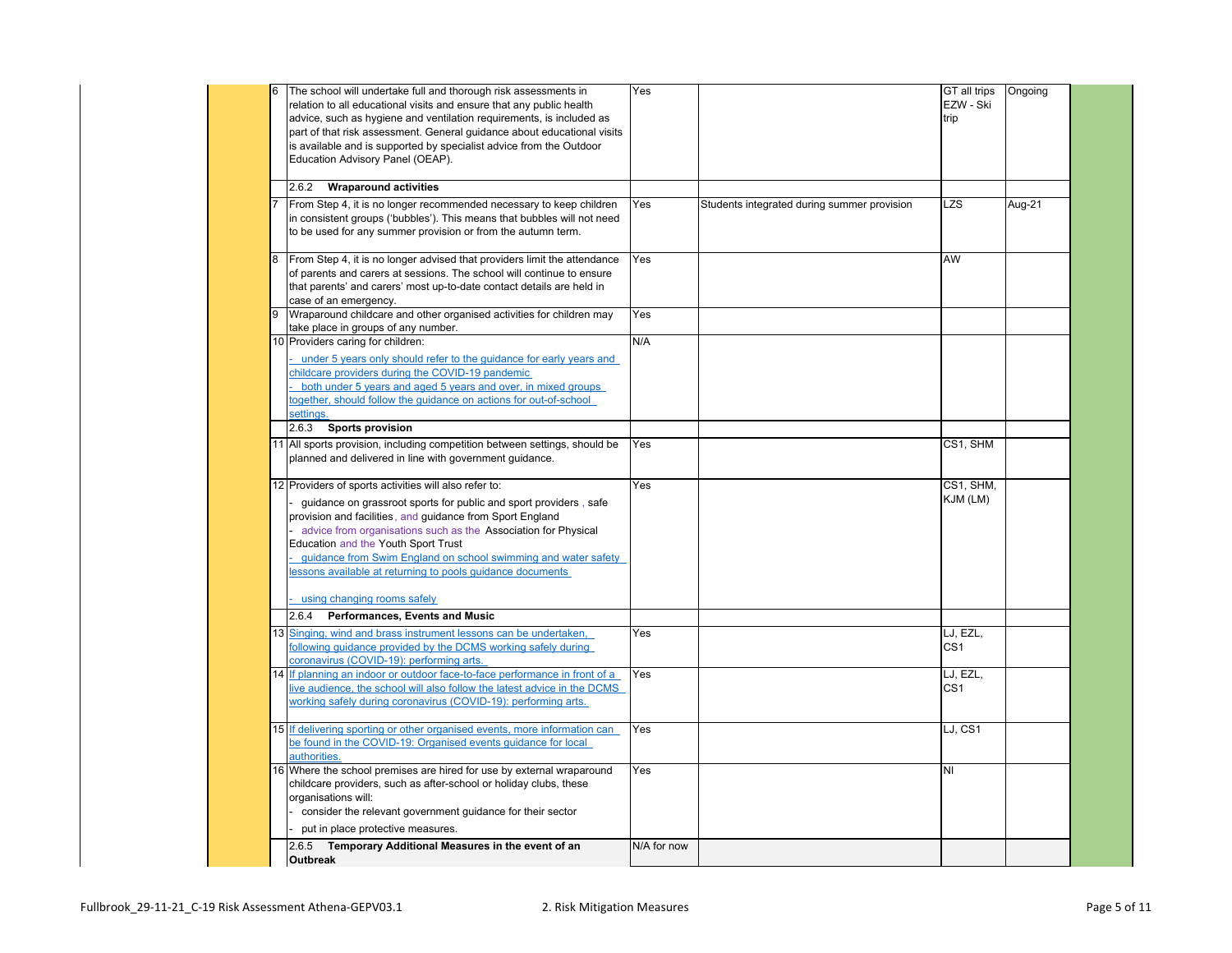|                                                |        | 17 It may become necessary to reintroduce 'bubbles' for a temporary<br>period, to reduce mixing between groups, as follows.                                                                                                                                                                                                                                                                                                                                                                                                                                                                                                                                                                                                                                                                                                                                                                                                                                                                                                                                                          | N/A for now                               |                                                                                                                                                                                                                                                                                                                                                                                                                                               |    |                                                |        |
|------------------------------------------------|--------|--------------------------------------------------------------------------------------------------------------------------------------------------------------------------------------------------------------------------------------------------------------------------------------------------------------------------------------------------------------------------------------------------------------------------------------------------------------------------------------------------------------------------------------------------------------------------------------------------------------------------------------------------------------------------------------------------------------------------------------------------------------------------------------------------------------------------------------------------------------------------------------------------------------------------------------------------------------------------------------------------------------------------------------------------------------------------------------|-------------------------------------------|-----------------------------------------------------------------------------------------------------------------------------------------------------------------------------------------------------------------------------------------------------------------------------------------------------------------------------------------------------------------------------------------------------------------------------------------------|----|------------------------------------------------|--------|
|                                                |        | 18 The number of contacts between pupils and staff is reduced. This is<br>achieved through keeping groups separate (in 'Bubbles'). The school<br>will consider:<br>The layout of the school site;<br>The feasibility of keeping distinct groups separate while offering a<br>broad curriculum<br>19 More information on groups can be found in COVID-19: Guidance for                                                                                                                                                                                                                                                                                                                                                                                                                                                                                                                                                                                                                                                                                                                | N/A for now                               |                                                                                                                                                                                                                                                                                                                                                                                                                                               |    |                                                |        |
|                                                |        | full opening<br>20 All teachers and other staff can operate across different classes and<br>year groups in order to facilitate the delivery of the school timetable.<br>This will be particularly important for secondary schools.                                                                                                                                                                                                                                                                                                                                                                                                                                                                                                                                                                                                                                                                                                                                                                                                                                                   | N/A for now                               |                                                                                                                                                                                                                                                                                                                                                                                                                                               |    |                                                |        |
|                                                |        | 21 Supply teachers, peripatetic teachers and/or other temporary staff can<br>move between schools.                                                                                                                                                                                                                                                                                                                                                                                                                                                                                                                                                                                                                                                                                                                                                                                                                                                                                                                                                                                   | N/A for now                               |                                                                                                                                                                                                                                                                                                                                                                                                                                               |    |                                                |        |
|                                                |        | 22 Large gatherings such as assemblies are avoided, and groups kept<br>apart.                                                                                                                                                                                                                                                                                                                                                                                                                                                                                                                                                                                                                                                                                                                                                                                                                                                                                                                                                                                                        | N/A                                       |                                                                                                                                                                                                                                                                                                                                                                                                                                               |    |                                                |        |
|                                                |        | 23 The timetable is revised to implement where possible:<br>Plan for lessons or activities which keep groups apart and<br>movement around the school site to a minimum;<br>Maximise the number of lessons or classroom activities which could<br>take place outdoors;<br>Staggered assembly groups;<br>Break times (including lunch) are staggered so that all pupils are not<br>moving around the school at the same time.<br>24 Pupils use the same classroom or defined area of a setting throughout<br>the day, with a thorough cleaning of the rooms at the end of the day,<br>25 Mixing within education or childcare setting is minimised by:<br>accessing rooms directly from outside where possible;<br>considering one-way circulation, or place a divider down the middle<br>of the corridor to keep groups apart as they move through the setting<br>where spaces are accessed by corridors;<br>staggering lunch breaks and pupils clean their hands beforehand<br>and enter in the groups they are already in or pupils are brought their<br>lunch in their classrooms; | N/A for now<br>N/A for now<br>N/A for now |                                                                                                                                                                                                                                                                                                                                                                                                                                               |    |                                                |        |
|                                                |        | The number of pupils using the toilet at any one time is limited.<br>26 The use of shared space such as halls is limited and there is cleaning<br>between use by different groups.                                                                                                                                                                                                                                                                                                                                                                                                                                                                                                                                                                                                                                                                                                                                                                                                                                                                                                   | N/A for now                               |                                                                                                                                                                                                                                                                                                                                                                                                                                               |    |                                                |        |
| 2.7 Keep<br>occupied spaces<br>well ventilated | Medium | Good ventilation reduces the concentration of the virus in the air, which Yes<br>reduces the risk from airborne transmission. When the school is in<br>operation, it is important to ensure it is well ventilated and a<br>comfortable teaching environment is maintained. These can be<br>achieved by a variety of measures including:<br>mechanical ventilation systems - these should be adjusted to<br>increase the ventilation rate wherever possible and checked to confirm<br>that normal operation meets current quidance and that only fresh<br>outside air is circulated. If possible, systems should be adjusted to full<br>fresh air or, if not, then systems should be operated as normal as long<br>as they are within a single room and supplemented by an outdoor air<br>supply                                                                                                                                                                                                                                                                                      |                                           | Windows open, coats on as necessary. DfE<br>quidance to be followed on use of carbon<br>mnoxide detectors where rooms are cold and<br>having windows closed is preferable. Additional<br>advice issued to staff following government<br>guidelines after the Omnicron variant on 29/11/21-<br>staff reminded to have 1 window open during<br>lessons and, in addition, to open windows and<br>door between lessons before next calss arrives. | CМ | $1/9/21 -$<br>18/12/21<br>29/11/21<br>onwards. | Medium |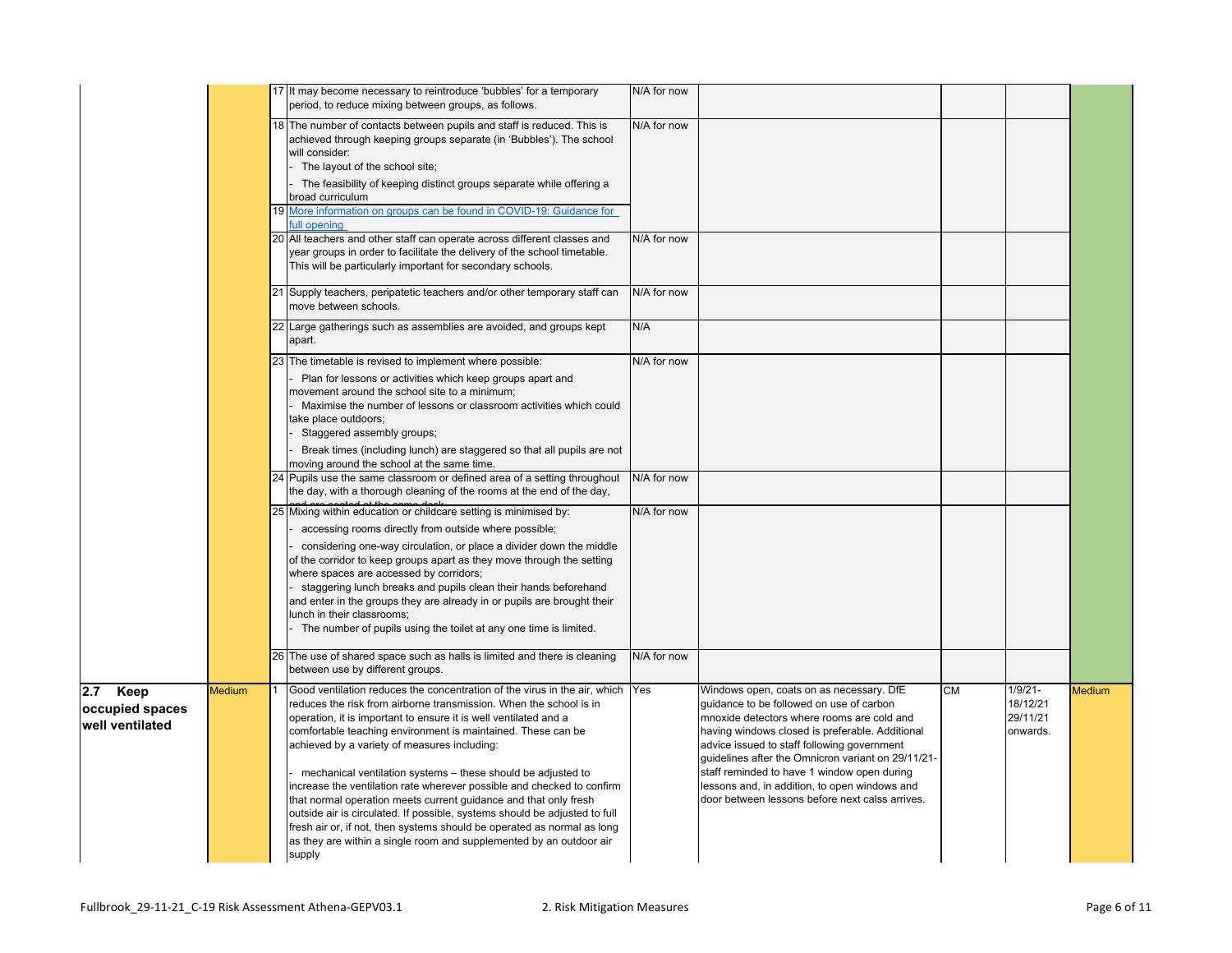|                                       |               |                | natural ventilation - opening windows (in cooler weather windows<br>should be opened just enough to provide constant background<br>ventilation and opened more fully during breaks to purge the air in the<br>space). Opening internal doors can also assist with creating a<br>throughput of air<br>natural ventilation - if necessary external opening doors may also be<br>used (as long as they are not fire doors and where safe to do so) The<br>Health and Safety Executive guidance on air conditioning and<br>ventilation during the coronavirus outbreak and CIBSE coronavirus<br>(COVID-19) advice provides more information. |     |                                                                                                                                                                       |                  |            |      |
|---------------------------------------|---------------|----------------|------------------------------------------------------------------------------------------------------------------------------------------------------------------------------------------------------------------------------------------------------------------------------------------------------------------------------------------------------------------------------------------------------------------------------------------------------------------------------------------------------------------------------------------------------------------------------------------------------------------------------------------|-----|-----------------------------------------------------------------------------------------------------------------------------------------------------------------------|------------------|------------|------|
|                                       |               |                | To balance the need for increased ventilation while maintaining a<br>comfortable temperature, consider:<br>opening high level windows in colder weather in preference to low<br>level to reduce draughts<br>- increasing the ventilation while spaces are unoccupied (for example,<br>between classes, during break and lunch, when a room is unused)<br>providing flexibility to allow additional, suitable indoor clothing<br>rearranging furniture where possible to avoid direct draughts                                                                                                                                            | Yes |                                                                                                                                                                       | <b>CM</b>        |            |      |
|                                       |               | 3              | Heating to be used as necessary to ensure comfort levels are                                                                                                                                                                                                                                                                                                                                                                                                                                                                                                                                                                             | Yes |                                                                                                                                                                       |                  |            |      |
|                                       |               |                | maintained particularly in occupied spaces.                                                                                                                                                                                                                                                                                                                                                                                                                                                                                                                                                                                              |     |                                                                                                                                                                       |                  |            |      |
| 3 Prevention - Specific Circumstances |               |                |                                                                                                                                                                                                                                                                                                                                                                                                                                                                                                                                                                                                                                          |     |                                                                                                                                                                       |                  |            |      |
| 3.1<br>Where                          | <b>Medium</b> |                | The majority of staff in education settings will not require PPE beyond                                                                                                                                                                                                                                                                                                                                                                                                                                                                                                                                                                  | Yes | Reception staff aware of PPE requirements when                                                                                                                        | Reception.       | Ongoing    | Low  |
| necessary, wear<br><b>PPE</b>         |               |                | what they would normally need for their work. PPE is only needed in a<br>very small number of cases, including:<br>- where an individual child or young person becomes ill with<br>coronavirus (COVID-19) symptoms while at schools<br>Performing aerosol generating procedures (AGPs)<br>When working with children and young people who cough, spit or vomit<br>but do not have coronavirus (COVID-19) symptoms, only wear PPE<br>that would be routinely worn, should be worn.<br>Read the guidance on safe working in education, childcare and<br>children's social care for more information about preventing and                   |     | dealing with students with COVID-19 sympropms.                                                                                                                        |                  |            |      |
|                                       | <b>Medium</b> |                | controlling infection and follow SCC's PPE quidance.<br>3.2.1<br><b>Asymptomatic testing</b>                                                                                                                                                                                                                                                                                                                                                                                                                                                                                                                                             |     |                                                                                                                                                                       |                  |            | LOW. |
| 3.2 Promote and                       |               |                | Testing remains important in reducing the risk of transmission of                                                                                                                                                                                                                                                                                                                                                                                                                                                                                                                                                                        |     |                                                                                                                                                                       |                  |            |      |
| engage in<br>asymptomatic             |               |                | infection within schools.                                                                                                                                                                                                                                                                                                                                                                                                                                                                                                                                                                                                                |     |                                                                                                                                                                       |                  |            |      |
| testing, where<br>available           |               | $\overline{2}$ | Over the Christmas break, staff and secondary pupils will continue to<br>test regularly in line with government guidance.                                                                                                                                                                                                                                                                                                                                                                                                                                                                                                                | Yes | Test will be provided to cover the christmas<br>holiday period through tutor time on the last day of<br>term for stduetns, staf will collect tests form<br>reception. |                  |            |      |
|                                       |               |                | As pupils will potentially mix with lots of other people during the<br>Christmas holidays, all secondary school pupils should receive 1 on-<br>site lateral flow device tests, on their return in the Spring term.                                                                                                                                                                                                                                                                                                                                                                                                                       | Yes |                                                                                                                                                                       | DZS, All         | 05/01/2022 |      |
|                                       |               |                | Staggered testing                                                                                                                                                                                                                                                                                                                                                                                                                                                                                                                                                                                                                        | No  |                                                                                                                                                                       |                  |            |      |
|                                       |               |                | Staff undertake twice weekly home tests whenever they are on site.                                                                                                                                                                                                                                                                                                                                                                                                                                                                                                                                                                       | Yes | Home test kits for staff available for distribution.                                                                                                                  | CM,<br>Reception | Ongoing    |      |
|                                       |               |                | Secondary schools will also retain a small asymptomatic testing site<br>(ATS) on-site until further notice so they can offer testing to pupils who<br>are unable to test themselves at home.                                                                                                                                                                                                                                                                                                                                                                                                                                             | Yes | Small test centre available in SLT meeting room.                                                                                                                      | СM               | Ongoing    |      |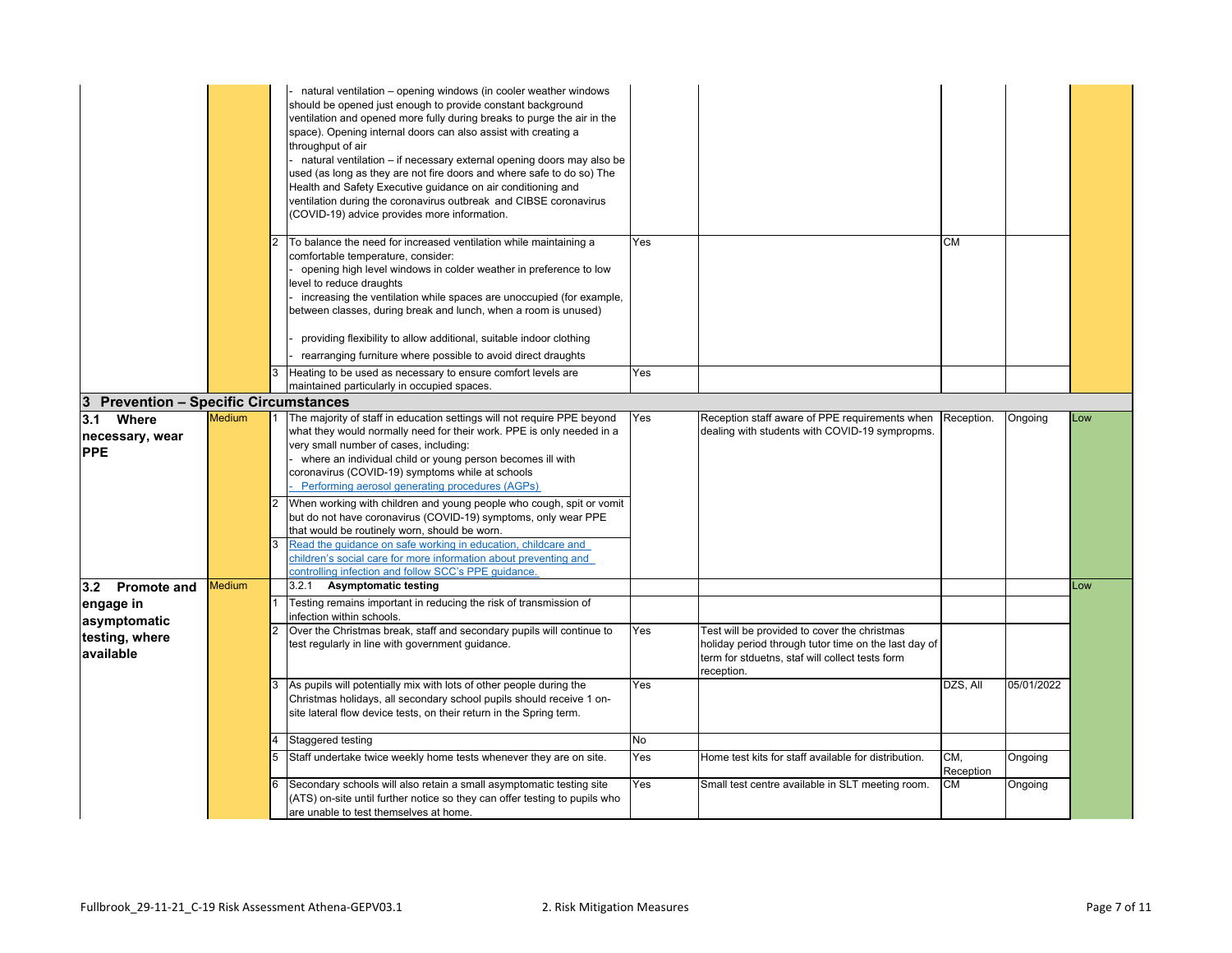|                                      |   | Students will continue to test twice weekly<br>3.2.2<br><b>Confirmatory PCR tests</b><br>Staff and pupils with a positive LFD test result should self-isolate in line<br>with the stay at home quidance. They will also need to get a free PCR<br>test to check if they have COVID-19.<br>Whilst awaiting the PCR result, the individual should continue to self-<br>isolate.<br>10 If the PCR test is taken within 2 days of the positive lateral flow test,<br>and is negative, it overrides the self-test LFD test and the pupil can                                                                                                                                                                                                                                                                                                                                                                                                                                                                                                                                                                                                                                                                                                                                                                                                                                                                                                                                                                                                                                                         | Yes<br>Yes<br>Yes<br>Yes | test kits distributed to stduetns in P5 on Fridays<br>every 4 weeks. Stduetns can collect kits form<br>reception if they run short prior to a distribution<br>date.<br>Initial advice to be issued to parents at the start of DS, KJM<br>term |                  | w/b 7/9/21 |        |
|--------------------------------------|---|-------------------------------------------------------------------------------------------------------------------------------------------------------------------------------------------------------------------------------------------------------------------------------------------------------------------------------------------------------------------------------------------------------------------------------------------------------------------------------------------------------------------------------------------------------------------------------------------------------------------------------------------------------------------------------------------------------------------------------------------------------------------------------------------------------------------------------------------------------------------------------------------------------------------------------------------------------------------------------------------------------------------------------------------------------------------------------------------------------------------------------------------------------------------------------------------------------------------------------------------------------------------------------------------------------------------------------------------------------------------------------------------------------------------------------------------------------------------------------------------------------------------------------------------------------------------------------------------------|--------------------------|-----------------------------------------------------------------------------------------------------------------------------------------------------------------------------------------------------------------------------------------------|------------------|------------|--------|
|                                      |   | return to school, as long as the individual doesn't have COVID-19<br>symptoms.                                                                                                                                                                                                                                                                                                                                                                                                                                                                                                                                                                                                                                                                                                                                                                                                                                                                                                                                                                                                                                                                                                                                                                                                                                                                                                                                                                                                                                                                                                                  |                          |                                                                                                                                                                                                                                               |                  |            |        |
| Response to infection or an outbreak |   |                                                                                                                                                                                                                                                                                                                                                                                                                                                                                                                                                                                                                                                                                                                                                                                                                                                                                                                                                                                                                                                                                                                                                                                                                                                                                                                                                                                                                                                                                                                                                                                                 |                          |                                                                                                                                                                                                                                               |                  |            |        |
| 4.1 Test and trace Medium            |   | From Step 4, close contacts will be identified via NHS Test and Trace<br>and the school is longer expected to undertake contact tracing.                                                                                                                                                                                                                                                                                                                                                                                                                                                                                                                                                                                                                                                                                                                                                                                                                                                                                                                                                                                                                                                                                                                                                                                                                                                                                                                                                                                                                                                        | Yes                      |                                                                                                                                                                                                                                               |                  |            | Medium |
|                                      |   | As with positive cases in any other setting, NHS Test and Trace will<br>work with the positive case to identify close contacts. Contacts from a<br>school setting will only be traced by NHS Test and Trace where the<br>positive case specifically identifies the individual as being a close<br>contact. This is likely to be a small number of individuals who would be<br>most at risk of contracting COVID-19 due to the nature of the close<br>contact.<br>From 16 August 2021, children under the age of 18 years old will no-<br>longer be required to self-isolate if they are contacted by NHS Test and<br>Trace as a close contact of a positive COVID-19 case UNLESS, from-<br>29/11/21 THEY ARE A CLOSE CONTACT OF THE OMICRON-<br>VARIANT WHEN THEY MUST SELF ISOLATE FOR 10 DAYS. Instead,<br>children will be contacted by NHS Test and Trace, informed they have<br>been in close contact with a positive case and advised to take a PCR-<br>test. The school encourages all individuals to take a PCR test if.<br>advised to do so. From 14/12/21 anyone contacted by NHS test and<br>trace identified as a close contact of someone with a positive COVID-<br>19 test result OF ANY VARIANT, including Ormicron, does not ave to<br>self isolate but should undergo daily LFD testing for 7 days. If they have<br>a negative result they can return to school. If they have a positive<br>result, remain at home, book a PCR test and follow PHE quidance until<br>they recieve a negative PCR tst result OR a positive result and 10 days<br>of self isolation have passed. | Yes<br>Yes               |                                                                                                                                                                                                                                               |                  |            |        |
|                                      |   | 18-year-olds will be treated in the same way as children until 6 months<br>after their 18th birthday, to allow them the opportunity to get fully<br>vaccinated. At which point, they will be subject to the same rules as<br>adults and so if they choose not to get vaccinated, they will need to self-<br>isolate if identified as a close contact.                                                                                                                                                                                                                                                                                                                                                                                                                                                                                                                                                                                                                                                                                                                                                                                                                                                                                                                                                                                                                                                                                                                                                                                                                                           | Yes                      |                                                                                                                                                                                                                                               |                  |            |        |
|                                      | 5 | A small number of home testing kits available to be given directly to<br>parents/carers collecting a child who has developed symptoms at<br>school or staff who have developed symptoms at schools, where<br>providing a test will increase the likelihood of them getting tested.                                                                                                                                                                                                                                                                                                                                                                                                                                                                                                                                                                                                                                                                                                                                                                                                                                                                                                                                                                                                                                                                                                                                                                                                                                                                                                              | Yes                      |                                                                                                                                                                                                                                               | reception,<br>HΡ |            |        |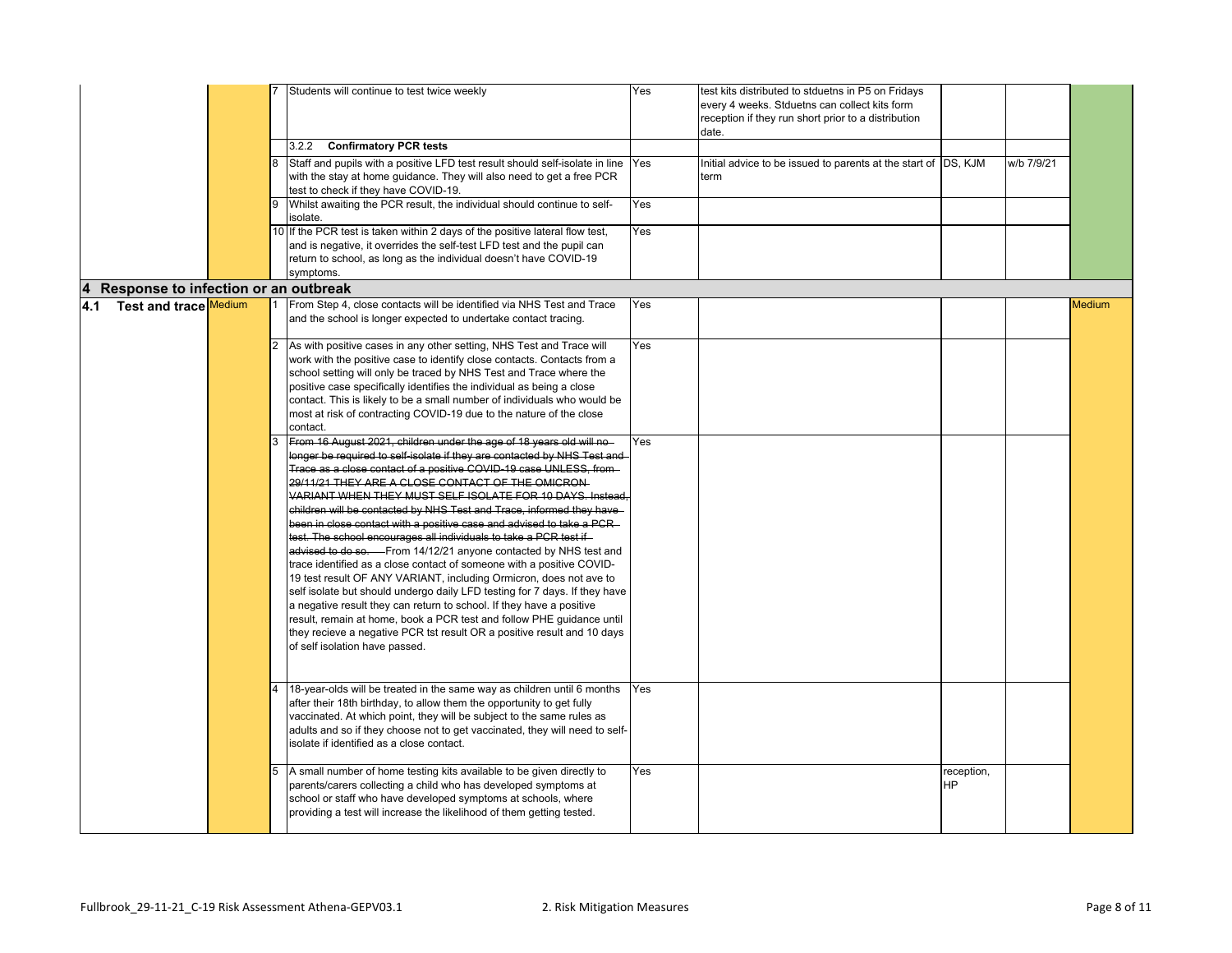|                                              | <b>Medium</b> | If a pupil or staff member develops COVID-19 symptoms or has a                                                                                                                                                                                                                                                                                                                                                                                                                                                                                                                         | Yes | From 14/12/21 all close contacts of someone                                                                                                                                                                                                  |                         |         | Medium        |
|----------------------------------------------|---------------|----------------------------------------------------------------------------------------------------------------------------------------------------------------------------------------------------------------------------------------------------------------------------------------------------------------------------------------------------------------------------------------------------------------------------------------------------------------------------------------------------------------------------------------------------------------------------------------|-----|----------------------------------------------------------------------------------------------------------------------------------------------------------------------------------------------------------------------------------------------|-------------------------|---------|---------------|
| 4.2 Managing<br>confirmed COVID-<br>19 cases |               | positive test they will follow public health advice on when to self-isolate<br>and what to do. They should not come into school if they have<br>symptoms, have had a positive test result or other reasons requiring<br>them to stay at home due to the risk of them passing on COVID-19 (for<br>example, they are required to quarantine).                                                                                                                                                                                                                                            |     | testing positive with and COVID-19 variant must<br>carry out daily testing for 7 days and can attend if<br>the LFS test result is negative.                                                                                                  |                         |         |               |
|                                              |               | If anyone in the school develops COVID-19 symptoms, however mild,<br>they will be sent home and they should follow public health advice.                                                                                                                                                                                                                                                                                                                                                                                                                                               |     |                                                                                                                                                                                                                                              |                         |         |               |
|                                              |               | If a pupil in a boarding school shows symptoms, they should usually<br>self-isolate in their residential setting so that their usual support can<br>continue, others may then benefit from self-isolating in their family<br>home.                                                                                                                                                                                                                                                                                                                                                     |     |                                                                                                                                                                                                                                              |                         |         |               |
|                                              |               | For everyone with symptoms, they should avoid using public transport<br>and, wherever possible, be collected by a member of their family or<br>household                                                                                                                                                                                                                                                                                                                                                                                                                               |     |                                                                                                                                                                                                                                              |                         |         |               |
|                                              |               | If a pupil is awaiting collection, they should be left in a room on their<br>own if possible and safe to do so. A window should be opened for fresh<br>air ventilation if possible. Appropriate PPE should also be used if close<br>contact is necessary, further information on this can be found in the<br>use of PPE in education, childcare and children's social care settings<br>guidance. Any rooms they use should be cleaned after they have left                                                                                                                             | Yes |                                                                                                                                                                                                                                              | Reception,<br>Site team |         |               |
|                                              |               | The household (including any siblings) should follow the PHE stay at<br>home guidance for households with possible or confirmed coronavirus<br>(COVID-19) infection.                                                                                                                                                                                                                                                                                                                                                                                                                   | Yes | From 29/11/21 all close contacts of someone<br>testing positive with the OMICRON variant must<br>self isolate for 10 days.                                                                                                                   |                         |         |               |
|                                              |               | Flowchart school response to suspected or confirmed COVID-19 cases Yes<br>to be followed for suspected or confirmed cases.                                                                                                                                                                                                                                                                                                                                                                                                                                                             |     | Inform Trust Central Team of confirmed cases                                                                                                                                                                                                 | DS                      | Ongoing |               |
|                                              |               | In the majority of cases, schools and parents will be in agreement that<br>a child with symptoms should not attend school, given the potential risk<br>to others. In the event that a parent or guardian insists on a child<br>attending school, schools can take the decision to refuse the child if in<br>their reasonable judgement it is necessary to protect their pupils and<br>staff from possible infection with coronavirus (COVID-19). Any such<br>decision would need to be carefully considered in light of all the<br>circumstances and the current public health advice. | Yes |                                                                                                                                                                                                                                              |                         |         |               |
| <b>Contain any</b><br>4.3<br>outbreaks       | Medium        | If the school has several confirmed cases within 14 days, this may<br>signify an outbreak.<br>The school will call the dedicated advice service who will escalate the<br>issue to the local health protection team where necessary and advise if<br>any additional action is required, such as implementing elements of the<br>school's outbreak management plan. The school will call the DfE<br>helpline on 0800 046 8687 and select option 1 for advice on the action<br>to take in response to a positive case.                                                                    | Yes | Following same procedures as last term,<br>outbreaks will be managed appropriately in line<br>with contingency plans. Staff to be advised of<br>contingency plans and additional measures that<br>may become necessary to amage an outbreak. |                         |         | <b>Medium</b> |
|                                              |               | The contingency framework describes the principles of managing local<br>outbreaks of COVID-19 in education and childcare settings. Local<br>authorities, directors of public health (DsPH) and PHE health protection<br>teams (HPTs) can recommend measures described in the contingency<br>framework in individual education and childcare settings - or a small<br>cluster of settings - as part of their outbreak management<br>responsibilities.                                                                                                                                   |     |                                                                                                                                                                                                                                              |                         |         |               |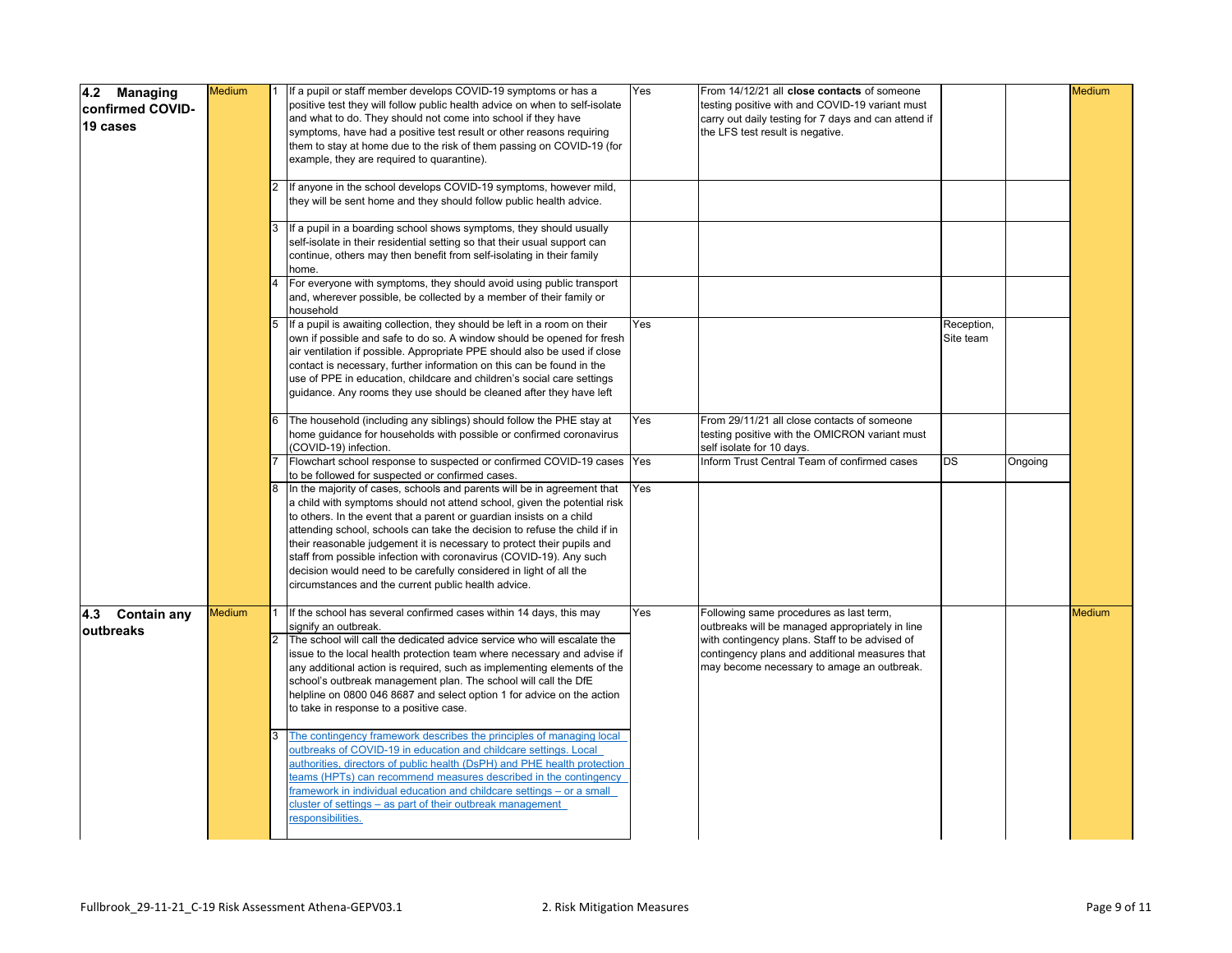|                                                 |               | Additional measures may be necessary to help mitigate an outbreak,<br>extremely high prevalence in the local community, or when responding<br>to variants of concern. This risk assessment includes additional<br>temporary measures to be introduced as part of the school's outbreak<br>plan, and this will be reviewed to reflect government guidance<br>government's COVID-19 Contingency Framework and the Surrey<br>County Council local outbreak control plan<br>Covid Clinics - consultation offer provides additional support to assist<br>school leaders in their decision making in response to an outbreak.<br>The consultation service is delivered by Surrey County Council Public<br>Health and School Relationships & Support Service. |            |                                                                                                                                     |         |            |               |
|-------------------------------------------------|---------------|--------------------------------------------------------------------------------------------------------------------------------------------------------------------------------------------------------------------------------------------------------------------------------------------------------------------------------------------------------------------------------------------------------------------------------------------------------------------------------------------------------------------------------------------------------------------------------------------------------------------------------------------------------------------------------------------------------------------------------------------------------|------------|-------------------------------------------------------------------------------------------------------------------------------------|---------|------------|---------------|
| $5\phantom{.0}$<br><b>Attendance</b>            |               |                                                                                                                                                                                                                                                                                                                                                                                                                                                                                                                                                                                                                                                                                                                                                        |            |                                                                                                                                     |         |            |               |
| 5.1 Clinically<br>extremely<br>vulnerable (CEV) | <b>Medium</b> | Shielding advice was paused nationally on 31 March. From 1 April, all<br>clinically extremely vulnerable pupils should attend their school unless<br>they are one of the very small number of pupils under paediatric or<br>other specialist care and have been advised by their GP or clinician not<br>to attend.                                                                                                                                                                                                                                                                                                                                                                                                                                     | Yes        | All CEV studetns expected in school.                                                                                                |         |            | <b>Medium</b> |
|                                                 |               | Pupils who live with someone who is clinically extremely vulnerable<br>should continue to attend school as normal.<br>Further information is available in the guidance on supporting pupils at                                                                                                                                                                                                                                                                                                                                                                                                                                                                                                                                                         | Yes<br>N/A |                                                                                                                                     |         |            |               |
|                                                 |               | school with medical conditions                                                                                                                                                                                                                                                                                                                                                                                                                                                                                                                                                                                                                                                                                                                         |            |                                                                                                                                     |         |            |               |
| $5.2$ Travel and<br>quarantine                  | <b>Medium</b> | All pupils travelling to England must adhere to current legislation and<br>government travel advice.                                                                                                                                                                                                                                                                                                                                                                                                                                                                                                                                                                                                                                                   | Yes        |                                                                                                                                     |         |            | <b>Medium</b> |
|                                                 |               | Schools will check the current 'red list' and liaise with parents to ensure<br>any pupils arriving from an affected country, or having transited through<br>one in the past 10 days, will follow this advice.                                                                                                                                                                                                                                                                                                                                                                                                                                                                                                                                          | Yes        |                                                                                                                                     |         |            |               |
|                                                 |               | Additional quidance has been issued on the quarantine arrangements<br>for boarding school pupils travelling from red-list countries to attend a<br>poarding school in England                                                                                                                                                                                                                                                                                                                                                                                                                                                                                                                                                                          |            |                                                                                                                                     |         |            |               |
| 6 Workforce                                     |               |                                                                                                                                                                                                                                                                                                                                                                                                                                                                                                                                                                                                                                                                                                                                                        |            |                                                                                                                                     |         |            |               |
| 6.1 Clinically                                  | <b>Medium</b> | A Shielding advice was paused nationally on 31 March. From 1 April,                                                                                                                                                                                                                                                                                                                                                                                                                                                                                                                                                                                                                                                                                    | Yes        | All CEV staff expected in work. Discussion                                                                                          | KJM, HP | 01/09/2021 | Low           |
| extremely<br>vulnerable (CEV)                   |               | clinically extremely vulnerable individuals are no longer advised to<br>shield but must continue to follow the rules in place for everyone under<br>the current national restrictions.                                                                                                                                                                                                                                                                                                                                                                                                                                                                                                                                                                 |            | meetings offered so staff who are CEV can<br>discuss any further measures they may feel are<br>needed.                              |         |            |               |
|                                                 |               | Staff in schools who are clinically extremely vulnerable will be advised<br>to continue to work from home where possible, but if they cannot work<br>from home should attend their workplace.                                                                                                                                                                                                                                                                                                                                                                                                                                                                                                                                                          | Yes        | Individual risk assessments to be updated at staff KJM, HP<br>request in meeting with Principal.                                    |         | 01/10/2021 |               |
|                                                 |               | People living with someone who is clinically extremely vulnerable can<br>still attend work where home-working is not possible and should<br>ensure they maintain good prevention practice in the workplace and<br>home settings.                                                                                                                                                                                                                                                                                                                                                                                                                                                                                                                       | Yes        |                                                                                                                                     |         |            |               |
| 6.2 Pregnant<br>women                           | <b>Medium</b> | Pregnant women are considered 'clinically vulnerable' or in some<br>cases 'clinically extremely vulnerable' to coronavirus (COVID-19) and<br>herefore require special consideration as set out in the quidance for<br>pregnant employees. Employers should carry out a risk assessment to<br>follow the Management of Health and Safety at Work Regulations 1999<br>(MHSW). Pregnant women of any gestation should not be required to<br>continue working if this is not supported by the risk assessment.                                                                                                                                                                                                                                             | Yes        | Individual Risk assessments to be offered to<br>pregnant women who make themselves known.<br>All staff made awar of this provision. | KJM, HP | Ongoing.   | <b>Medium</b> |